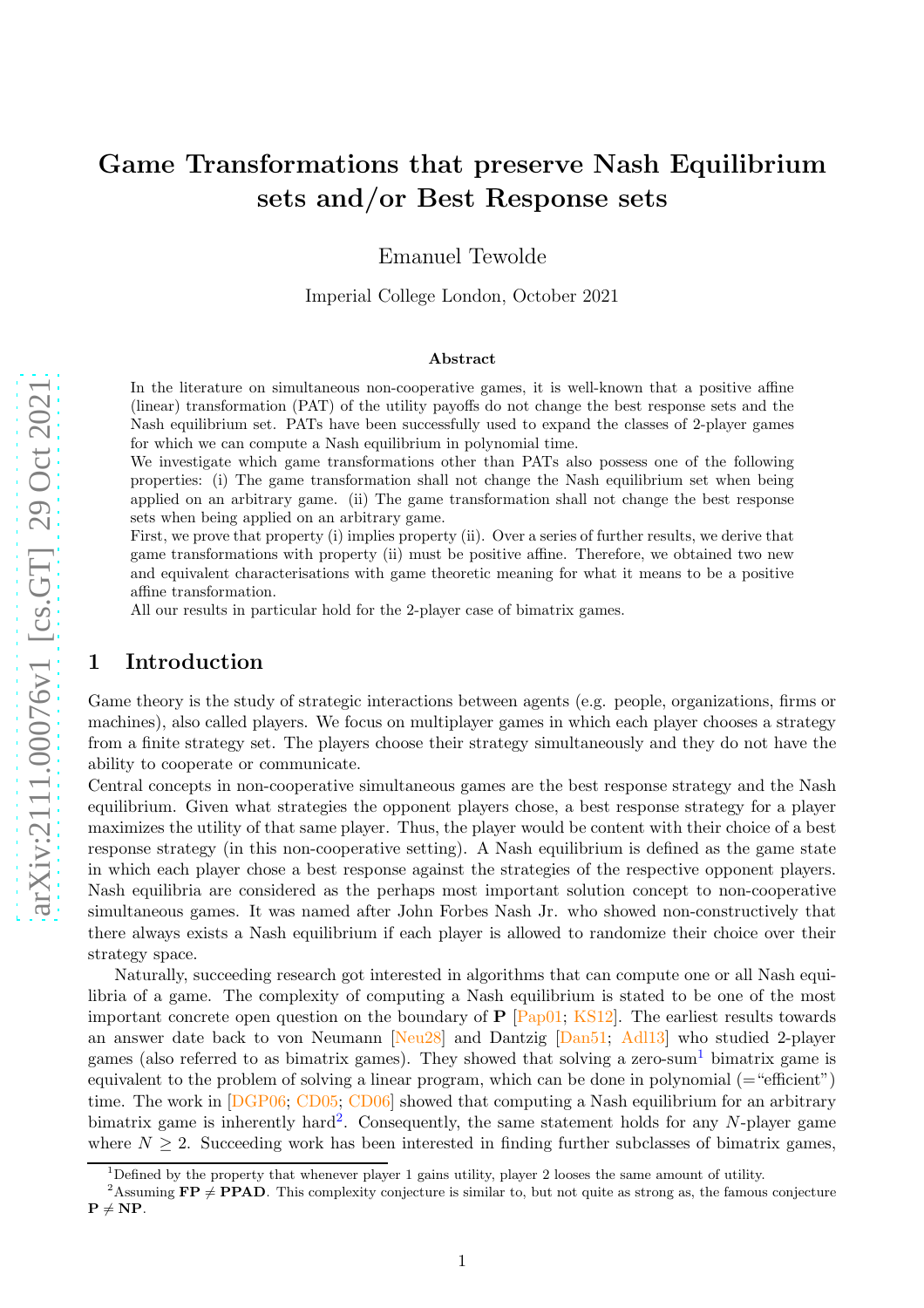beyond the zero-sum games, for which we can compute a Nash equilibrium in efficient time.

Given an input game, a useful tool can be to transform it to a game that is easier to solve and work on the transformed game instead. One transformation often used for bimatrix games are the positive affine (linear) transformations (PATs). Such a transformation scales the utility gains of each player and/or adds constants, one for each strategy choice of the opponent player. A well-known property of PATs is that they do not change the best response sets of the input game. Therefore, they do not change the Nash equilibrium set of the input game either (see  $[Hev19b, Lemma 2.1]$ ,  $[MSZ13, Theorem 1.1]$ 5.35] or [\[BO98,](#page-14-6) Proposition 3.1]). In consequence, positive affine transformations of zero-sum bimatrix games possess the same nice Nash equilibrium properties as zero-sum games do.

An early example for such an application of PATs can be found in von Neumann's and Morgenstern's book [NMR44, Section 27.1] where they studied zero-sum games whose utilities were translated by player-specific constants. Since then, many other authors have directly or indirectly studied bimatrix games that are a positive affine transform of a zero-sum [NMR44; [Aum61](#page-14-7); ADP09; [BO98](#page-14-6); [IM80](#page-15-4); [MV78;](#page-15-5) [KS12;](#page-15-1) [HG19](#page-14-8)].

The same PAT-method has also been used by Heyman [\[Hey19a\]](#page-14-9) to expand on the class of rank-1 games<sup>[3](#page-1-0)</sup>. Prior to that, Adsul et al.  $[Ads+11; Ads+21]$  $[Ads+11; Ads+21]$  showed that a Nash equilibrium of rank-1 games can be computed in polynomial time.

The research question of this paper is to investigate whether there are game transformations other than PATs which possess the property that they do no change the Nash equilibrium set and/or do not change the best response sets. If so, we could give analogous expansions on the classes of efficiently solvable bimatrix games, just as in the research cited above.

Since our results for bimatrix games naturally generalized to N-player games  $(N \geq 2)$ , we decided to directly present this paper in the multiplayer setup.

#### Our Contributions:

First, we introduce PATs and game transformations for N-player games  $(N \geq 2)$ . Then, we study game transformations that preserve (i.e. do not change) the Nash equilibrium set when applied to an arbitrary multiplayer game. Proposition [11](#page-7-0) shows that such game transformations must not change the best response sets when applied to an arbitrary multiplayer game. This makes our results also relevant to the study of learning processes in games, e.g. best response dynamics. We proceed to prove over a series of results that such best response preserving game transformations must be a positive affine transformations (PATs). Since PATs also preserve Nash equilibrium sets, we have found two new equivalent definitions to PATs (see Theorem [17](#page-12-0) and Corollary [18\)](#page-13-0). These characterizations also express the unique role of PATs when it comes to game transformations.

In particular, our results imply for future research: If we want a method that, given an input game  $G$ , lists a family of games with the same Nash equilibrium set or best response sets as the game  $G$ , then we can either use PATs or we necessarily have to exploit some properties that are specific to the game G at hand.

#### Related Work:

Hammond [\[Ham05\]](#page-14-12) studied games that may have different numerical utility functions but the same underlying cardinal preference relations. Then, the possible choices of numerical utility functions can only differ up to a positive affine transformation. Appendix [A](#page-15-6) gives the required background from expected utility theory to understand Hammond's statements and it discusses how our work goes further than that. In essence, our question on preserving Nash equilibrium sets and best response sets are need another treatment since they are different in nature to the question of preference representations. Morris and Ui [\[MU04](#page-15-7)] characterize whether two given input games are best-response equivalent (or better-response equivalent or von Neumann-Morgenstern equivalent, both of which are even stricter properties) in the situation where both games satisfy specific generic properties. Instead of a method to determine whether two input games are similar, this paper investigates transformations to generate

<span id="page-1-0"></span><sup>&</sup>lt;sup>3</sup>A bimatrix game, represented as  $(A, B) \in \mathbb{R}^{m \times n} \times \mathbb{R}^{m \times n}$ , is called rank-1 if the matrix rank of  $A + B$  is 1.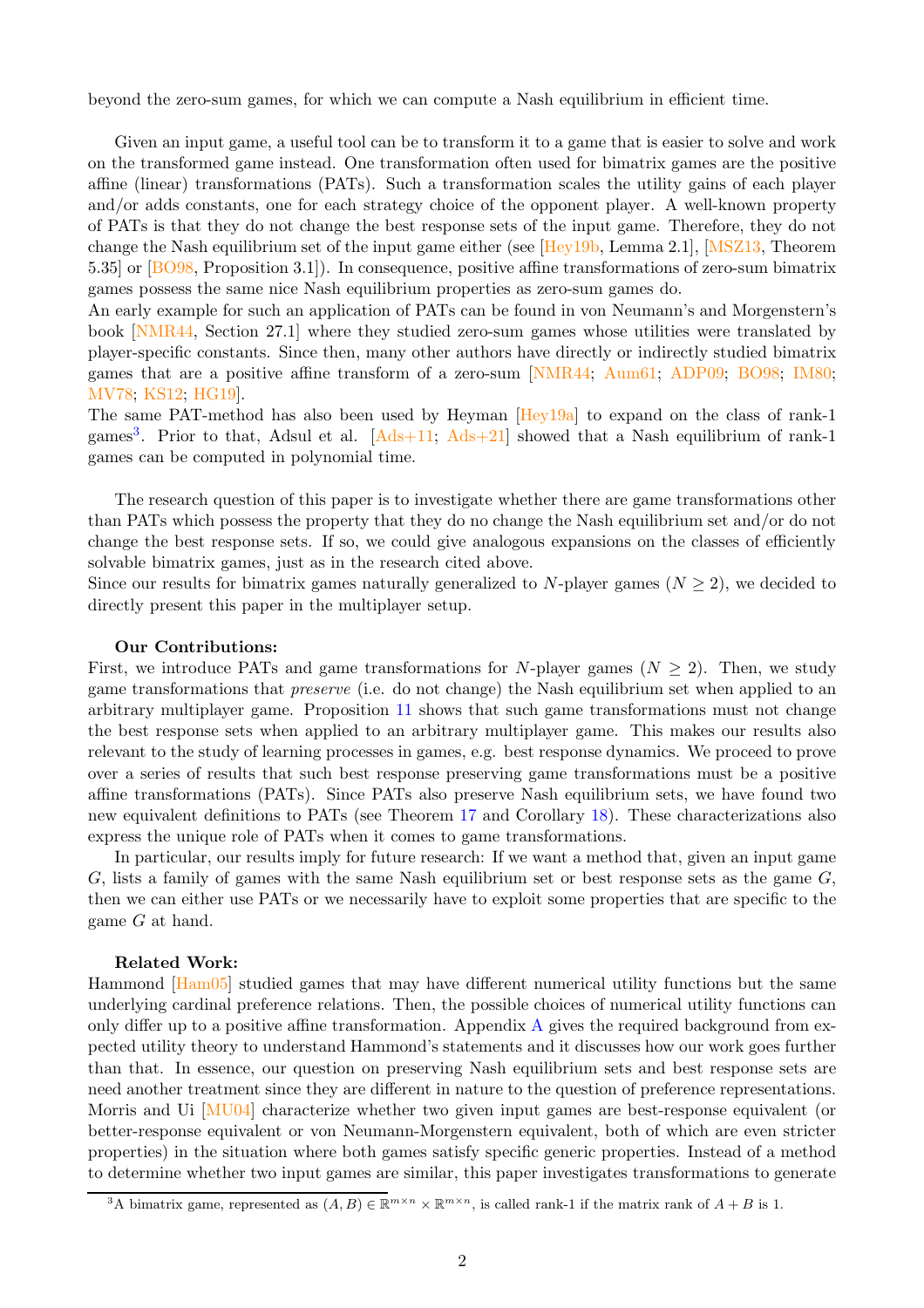a family of similar games, given one input game. This is in part because it was Du [Du08] showed that it is co-NP-hard to decide whether two input games have the same Nash equilibrium set.

### 2 Preliminaries

For  $n \in \mathbb{N}$ , we denote  $[n] := \{1, ..., n\}$ . Any vector  $x \in \mathbb{R}^n$  is a column vector and its transpose is denoted by  $x^T$ . The entries of  $x \in \mathbb{R}^n$  will be  $x_1, ..., x_n$ . Inequalities like  $x \geq 0$  abbreviate the statement  $\forall i \in [n] : x_i \geq 0$ . For  $i \in [n]$ , we will use  $e_i \in \mathbb{R}^n$  to denote the *i*-th standard basis vector (with a 1 in its i-th entry and 0's anywhere else). Furthermore, we will denote the vector with all ones as  $\mathbb{1} \in \mathbb{R}^n$ , where the dimension n will be clear from the context.

### Multiplayer Games

A multiplayer game  $G = (N, \{S^i\}_{i \in [N]}, \{u_i\}_{i \in [N]})$  specifies

- 1. the amount of players  $N \in \mathbb{N}_{\geq 2}$
- 2. a set of strategies  $S^i$  for each player i such that  $m_i := |S^i| \in \mathbb{N}_{\geq 2}$  and
- 3. a utility function  $u_i: S^1 \times \ldots \times S^N \longrightarrow \mathbb{R}$  for each player *i*.

We refer to the strategies of  $S^i$  as the *pure* strategies. They are denoted as the standard basis vectors  $S^i = \{e_1, ..., e_{m_i}\} \subset \mathbb{R}^{m_i}$ . In a multiplayer game, each player i simultaneously chooses a pure strategy  $e_{k_i} \in S^i$ . Player *i* then gains utility  $u_i(e_{k_1},...,e_{k_N})$ . The goal of each player is to maximize their utility. Cooperation or communication between the players is prohibited. Often times, we also use the term payoff instead of utility.

A utility function  $u_i$  can be summarized by a N-dimensional array

$$
\Big\{u_i(e_{k_1},...,e_{k_N})\Big\}_{k_1,...,k_N=1}^{m_1,...,m_N}
$$

that captures all scenario outcomes for player i.

As typical in game theory, we allow the players to randomize/mix over their pure strategies<sup>[4](#page-2-0)</sup>. Then, player *i*'s strategy space extends to the probability vectors over  $S^i$ , i.e.

$$
\Delta(S^i) := \left\{ s^i = \sum_{k=1}^{m_i} s_k^i e_k \in \mathbb{R}^{m_i} \, \middle| \, s^i \ge 0 \text{ and } \mathbb{1}^T s^i = 1 \right\}
$$

.

A probability vector  $s^i = (s_1^i, ..., s_{m_i}^i) \in \Delta(S^i)$  is referred to as a mixed strategy. A strategy profile in a game  $G$  is a tuple of mixed strategies

$$
s=(s^1,...,s^N)\in \Delta(S^1)\times...\times \Delta(S^N)=:\bigtimes_{i=1}^N\Delta(S^i)
$$

specifying what mixed strategies each player chose. We sometimes also call it a scenario. The utility gain of player  $i$  for the strategy profile  $s$  is defined to be their utility gain in expectation

$$
u_i(s) := \sum_{k_1=1}^{m_1} \dots \sum_{k_N=1}^{m_N} s_{k_1}^1 \cdot \dots \cdot s_{k_N}^N \cdot u_i(e_{k_1}, ..., e_{k_N})
$$

when each player i randomizes their pure strategies according to  $s^i$ .

**Example 1.** A very active field of study in game theory are multiplayer games with  $N = 2$ , better known as bimatrix games because they can be represented by a payoff bimatrix  $(A, B) \in \mathbb{R}^{m \times n} \times \mathbb{R}^{m \times n}$ . In our multiplayer notation, a bimatrix game  $(A, B)$  would be represented by  $N = 2$ ,  $S^1 = \{e_1, ..., e_m\}$ and  $S^2 = \{e_1, ..., e_n\}$  as well as by utility functions  $u_1(e_i, e_j) := A_{ij}$  and  $u_2(e_i, e_j) := B_{ij}$  where  $i \in [m], j \in [n].$ 

<span id="page-2-0"></span><sup>4</sup>That is because often times, a pure strategy is easily exploitable by the opponent players, e.g. in Rock-Paper-Scissors.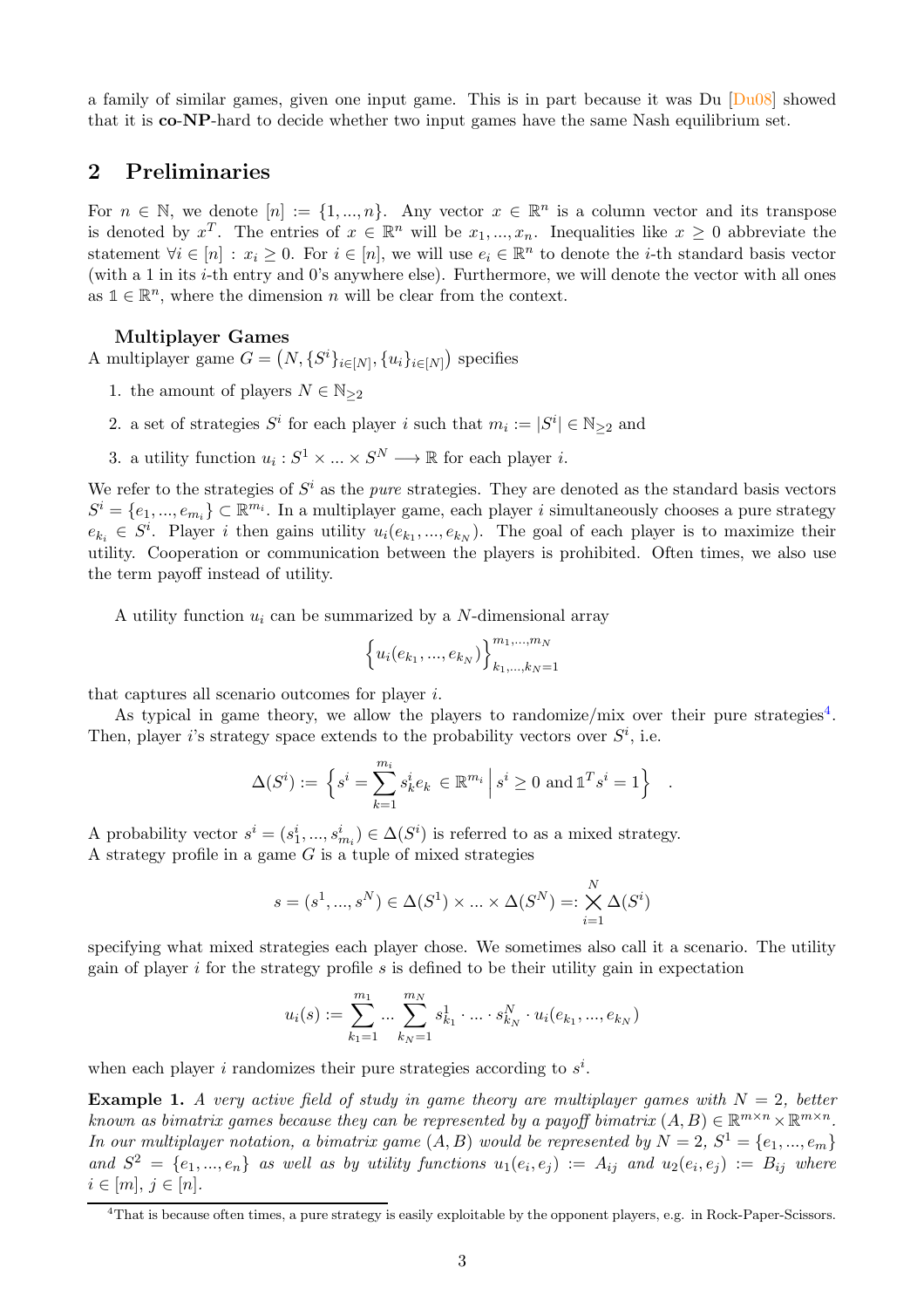For N-player games, we will often use  $s^{-i} := (s^1, ..., s^{i-1}, s^{i+1}, ..., s^N)$  as an abbreviation. Then, player i's payoff is simply referred to as  $u_i(s^i, s^{-i}) := u_i(s)$  which stresses how player i can only influence their own strategy when it comes to their payoff. Thus, player  $i$  can only play optimal given what strategies the other players have chosen. Those optimal plays are called best responses. The best response set of player i to the strategy profile  $s^{-i}$  of the opponents is denoted as

$$
BR_{u_i}(s^{-i}) := \operatorname*{argmax}_{t^i \in \Delta(S^i)} \left\{ u_i(t^i, s^{-i}) \right\}
$$

.

If we only want to consider the best responses that are pure strategies, then we use

$$
PBR_{u_i}(s^{-i}) := BR_{u_i}(s^{-i}) \cap \{e_1, ..., e_{m_i}\} .
$$

How do best responses and pure best responses relate? Given  $s^{-i} \in \bigtimes_{j \neq i}$  $\Delta(S^j)$ , the payoff of player i from playing  $t^i$  will be the convex combination

$$
u_i(t^i, s^{-i})
$$
  
\n
$$
= \sum_{k_i=1}^{m_i} t^i_{k_i} \cdot \sum_{k_1=1}^{m_1} \dots \sum_{k_{i-1}=1}^{m_{i-1}} \sum_{k_{i+1}=1}^{m_{i+1}} \dots \sum_{k_N=1}^{m_N} s^1_{k_1} \cdot \dots \cdot s^{i-1}_{k_{i-1}} \cdot s^{i+1}_{k_{i+1}} \dots \cdot s^N_{k_N} \cdot u_i(e_{k_1}, \dots, e_{k_N})
$$
  
\n
$$
= \sum_{k=1}^{m_i} t^i_k \cdot u_i(e_k, s^{-i})
$$
\n(1)

Suppose  $t^i$  is a best response to  $s^{-i}$ , i.e. it maximizes  $u_i$  given  $s^{-i}$ . Then by considering the convex combination above,  $t^i$  is such a maximizer if and only if  $t^i$  only randomizes over those pure strategies  $e_k$  that maximize  $u_i$  themselves (given  $s^{-i}$ ). We conclude:

<span id="page-3-1"></span>**Lemma 2.** Take a game  $G = (N, \{S^j\}_{j \in [N]}, \{u_j\}_{j \in [N]})$ , fix player i and the strategy profile  $s^{-i} \in \bigtimes \Delta(S^j)$  of the opponents. Then we have for  $t^i = (t^i_1, ..., t^i_{m_i}) \in \Delta(S^i)$ .  $i\neq i$ 

$$
t^{i} \in BR_{u_i}(s^{-i}) \iff \forall k \in [m_i]: t^i_k = 0 \text{ or } e_k \in PBR_{u_i}(s^{-i})
$$
 (2)

Proof. Follows from  $(1)$ .

<span id="page-3-2"></span>**Corollary 3.** Let S be some finite strategy set and  $BR_{u_i}(s^{-i}), BR_{u'_i}(s'^{-i}) \in \Delta(S)$  for some given  $u_i, u'_i, s^{-i}, s'^{-i}$ . Then, we have equality  $BR_{u_i}(s^{-i}) = BR_{u'_i}(s'^{-i})$  if and only if the two sets contain the same pure best responses.

*Proof.* " $\Rightarrow$ ": Take pure strategy  $e_k \in S$ . Then  $e_k \in BR_{u_i}(s^{-i}) \iff e_k \in BR_{u'_i}(s'^{-i})$ . " $\Leftarrow$ ": By Lemma [2,](#page-3-1) we have

$$
t^{i} \in BR_{u_i}(s^{-i}) \iff \forall k \in [m_i]: t_k^{i} = 0 \text{ or } e_k \in PBR_{u_i}(s^{-i})
$$
  

$$
\iff \forall k \in [m_i]: t_k^{i} = 0 \text{ or } e_k \in PBR_{u'_i}(s'^{-i}) \iff t^{i} \in BR_{u'_i}(s'^{-i}) .
$$

 $\Box$ 

<span id="page-3-0"></span> $\Box$ 

The most popular equilibrium concept in non-cooperative games is the Nash equilibrium:

**Definition 4.** Take a game  $G = (N, \{S^i\}_{i \in [N]}, \{u_i\}_{i \in [N]})$  and fix a strategy profile  $s = (s^1, ..., s^N) \in \bigtimes^N \Delta(S^i)$ . Then we say that s is a Nash equilibrium of the game G if for all players  $i=1$  $i \in [N]$  we have  $s^i \in BR_{u_i}(s^{-i}).$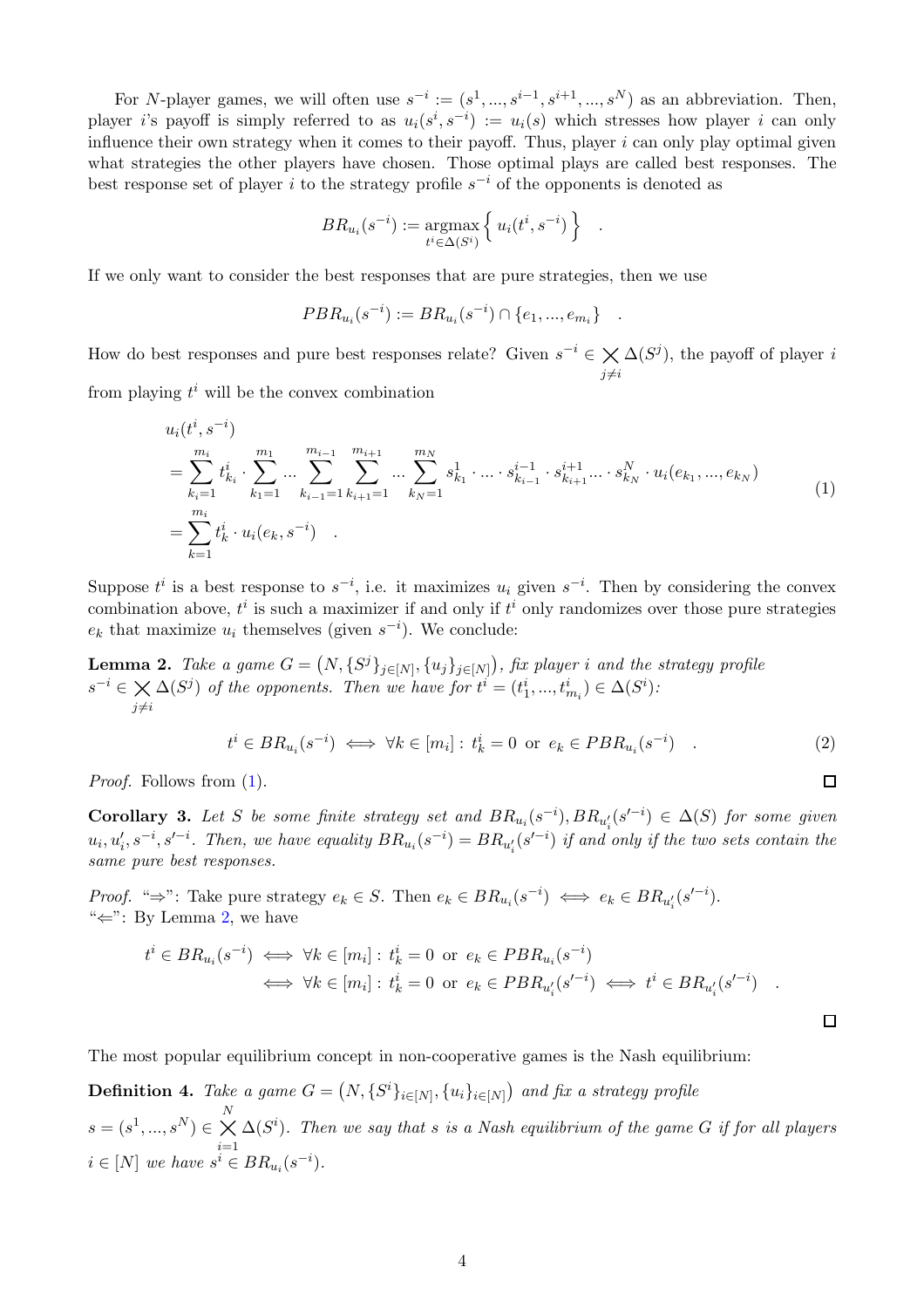So in a Nash equilibrium, each player played the best strategy they had, given what the opponents played. Therefore, no player regrets their decision making in hindsight. Any multiplayer game G admits at least one Nash equilibrium in mixed strategies (see [\[Nas50](#page-15-8)]).

#### Positive Affine Transformations

When do we consider two games  $G$  and  $G'$  to be the same? If we are only interested in Nash equilibria, then  $[Ads+21]$  and  $[Hey19b]$  use the following notion:

**Definition 5.** Two games  $G = (N, \{S^i\}_{i \in [N]}, \{u_i\}_{i \in [N]})$  and  $G' = (N', \{(S')^i\}_{i \in [N]}, \{u'_i\}_{i \in [N]})$  are called strategically equivalent if we have  $N = N'$ ,  $\forall i \in [N]$ :  $S^i = (S')^i$  and that G has the same set of Nash equilibria as G′ .

Other researchers have used the term strategic equivalence for different (typically stricter) concepts. We refer to  $[Hey19b, Section 2.2.2]$  for a review on that. Our definition allows us to compute the Nash equilibria of G by computing them for  $G'$  instead. Interestingly enough,  $\text{[Aum61; MV78; KS12]}$  $\text{[Aum61; MV78; KS12]}$  $\text{[Aum61; MV78; KS12]}$ [Hey19b](#page-14-5)] showed that allowing such detours can significantly expand the class of games for which we have efficient computations of Nash equilibria.

### From now on, we fix the amount of players  $N$  and the strategy sets  $S^1,...,S^N$  for all upcoming multiplayer games.

Hence, we only have to specify utility functions  $u_i: S^1 \times \ldots \times S^N \longrightarrow \mathbb{R}$  for each player  $i \in [N]$  when we want to fix a multiplayer game.

By Du  $[Du08]$ , the problem of deciding whether two games share a common Nash equilibrium is NP-hard. Moreover, the author deduces that it is co-NP-hard to decide whether two games are strategically equivalent (which he calls strongly similar). So instead of checking whether two games are strategically equivalent, we will use transformations on some given input game G to generate a family of games from which we already know that they will be strategically equivalent to G. One possible way of doing so is through a positive affine transformation (PAT), sometimes also called a positive linear transformation. The following lemma is a well-known result for the case of 2-player games:

<span id="page-4-0"></span>**Lemma 6.** Let  $(A, B)$  be a  $m \times n$  bimatrix game and take arbitrary  $\alpha, \beta \in \mathbb{R}_{\geq 0}$  and  $a \in \mathbb{R}^n, b \in \mathbb{R}^m$ . Define

$$
A' = \alpha A + \mathbb{1}_m a^T, \quad B' = \beta B + b \mathbb{1}_n^T
$$

.

,

Then game  $(A', B')$  is strategically equivalent to game  $(A, B)$ .

The intuition behind this lemma is as follows: Player 1 wants to maximize their utility given the strategy that player 2 chose. A positive rescaling of  $u_1$  will change the utility gains but will not change strategy set of best responses. The same holds if we added utility gains/losses to  $u_1$  dependent on the strategy choice  $s^2$  of the opponent. This intuition, translated into the notation of bimatrix games, then yields that the transformation  $A \to A + \mathbb{1}_m a^T$  does not affect the best response sets of player 1. Symmetrically for player 2 and the transformation  $B \to B + b \mathbb{1}_n^T$ . Hence, the Nash equilibrium set also stays the same when transitioning to  $(A', B')$ .

Let us first generalize PATs to multiplayer games and then make the intuition above rigorous.

<span id="page-4-2"></span>Definition 7. A positive affine transformation (PAT) specifies for each player i a scaling parameter  $\alpha^i \in \mathbb{R}_{>0}$  and translation constants

$$
C^i:=\left(c^i_{k_1,\ldots,k_{i-1},k_{i+1},\ldots,k_N} \right)_{k_1,\ldots,k_{i-1},k_{i+1},\ldots,k_N=1}^{m_1,\ldots,m_{i-1},m_{i+1},\ldots,m_N}
$$

that is, one translation constant for each choice of pure strategies from the opponents. The positive affine transformation of a game  $G = \{u_i\}_{i \in [N]}$  through  $\{\alpha^i, C^i\}_{i \in [N]}$  is defined to be the  $game\ G'=\ u_i'\}_{i\in[N]}$  with an unchanged amount of players, with unchanged strategy sets and where for all  $i \in [N], k_1 \in [m_1], \ldots, k_N \in [m_N]$ :

<span id="page-4-1"></span>
$$
u'_{i}(e_{k_{1}},...,e_{k_{N}}):=\alpha_{i}\cdot u_{i}(e_{k_{1}},...,e_{k_{N}})+c_{k_{1},...,k_{i-1},k_{i+1},...,k_{N}}^{i} \tag{3}
$$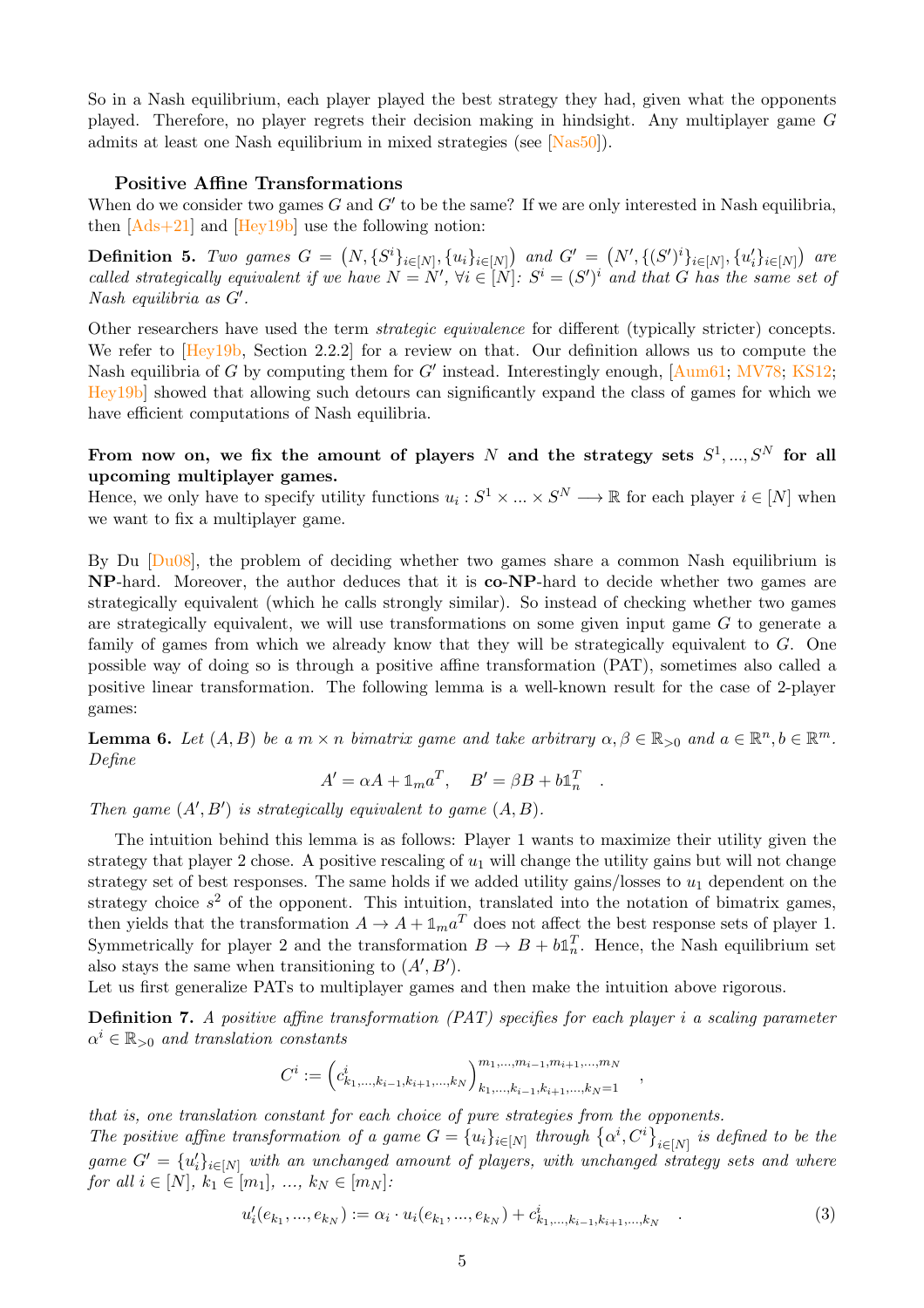We could not find multiplayer PATs defined in the literature, thus we came up with the generalization above. First, note that these multiplayer PATs indeed generalize the 2-player PATs from Lemma [6](#page-4-0) by setting  $\alpha := \alpha^1, \beta := \alpha^2$  and  $a := (c_1^1, ..., c_{m_2}^1)^T, b := (c_1^2, ..., c_{m_1}^2)^T$ . Then if  $\{u_1, u_2\} \leftrightarrow (A, B)$  is a two-player game, we indeed have the equality of both transformation definitions

$$
\left(u'_1(e_i, e_j)\right)_{ij} = \left(\alpha_1 \cdot u_1(e_i, e_j) + c_j^1\right)_{ij} = \alpha A + \mathbb{1}_m a^T \text{ and}
$$

$$
\left(u'_2(e_i, e_j)\right)_{ij} = \left(\alpha_2 \cdot u_2(e_i, e_j) + c_i^2\right)_{ij} = \beta B + b\mathbb{1}_n^T.
$$

Secondly, these PATs indeed preserve the best response sets and therefore also the Nash equilibrium set. The proof is an appropriate generalization of the proof of Lemma [6.](#page-4-0)

<span id="page-5-0"></span>**Lemma 8.** Take a PAT  $\{\alpha^i, C^i\}_{i \in [N]}$  and any game  $G = \{u_i\}_{i \in [N]}$ . Then, the corresponding transformed game  $G' = \{u'_i\}_{i \in [N]}$  is strategically equivalent to  $G$ .

Proof. We first show that the best response sets are preserved after an application of the PAT. Take a game  $\{u_j\}_{j\in[N]}$ , fix a player i and a strategy profile  $s^{-i}$  of the opponents. Then, we have

$$
BR_{u'_{i}}(s^{-i}) = \underset{t^{i} \in \Delta(S^{i})}{\operatorname{argmax}} \left\{ u'_{i}(t^{i}, s^{-i}) \right\}
$$
  
\n
$$
= \underset{t^{i} \in \Delta(S^{i})}{\operatorname{argmax}} \left\{ \sum_{k_{1}=1}^{m_{1}} \dots \sum_{k_{N}=1}^{m_{N}} s_{k_{1}}^{1} \cdot \dots \cdot t_{k_{i}}^{i} \dots \cdot s_{k_{N}}^{N} \cdot u'_{i}(e_{k_{1}}, \dots, e_{k_{N}}) \right\}
$$
  
\n
$$
\stackrel{(3)}{=} \underset{t^{i} \in \Delta(S^{i})}{\operatorname{argmax}} \left\{ \sum_{k_{1}=1}^{m_{1}} \dots \sum_{k_{N}=1}^{m_{N}} s_{k_{1}}^{1} \cdot \dots \cdot t_{k_{i}}^{i} \dots \cdot s_{k_{N}}^{N} \cdot \left( \alpha^{i} \cdot u_{i}(e_{k_{1}}, \dots, e_{k_{N}}) + c_{k_{1}, \dots, k_{i-1}, k_{i+1}, \dots, k_{N}} \right) \right\}
$$
  
\n
$$
\stackrel{(4)}{=} \underset{t^{i} \in \Delta(S^{i})}{\operatorname{argmax}} \left\{ \alpha^{i} \cdot \sum_{k_{1}=1}^{m_{1}} \dots \sum_{k_{N}=1}^{m_{N}} s_{k_{1}}^{1} \cdot \dots \cdot t_{k_{i}}^{i} \dots \cdot s_{k_{N}}^{N} \cdot u_{i}(e_{k_{1}}, \dots, e_{k_{N}}) + \sum_{k_{1}=1}^{m_{1}} \dots \sum_{k_{i-1}=1}^{m_{i-1}} \sum_{k_{i+1}=1}^{m_{i+1}} \dots \sum_{k_{N}=1}^{m_{N}} s_{k_{1}}^{1} \cdot \dots \cdot s_{k_{i-1}}^{i+1} \cdot s_{k_{i+1}}^{i+1} \cdot \dots \cdot s_{k_{N}}^{N} \cdot c_{k_{1}, \dots, k_{i-1}, k_{i+1}, \dots, k_{N}} \right\}
$$
  
\n
$$
\stackrel{(1)}{=} \underset{t^{i} \in \Delta(S^{i})}{\operatorname{argmax}} \left\{ \sum_{k_{1}=1}^{m_{1}} \dots \sum_{k_{N}=1}^{m_{N}} s_{k_{1}}^{
$$

We obtained (\*) by moving the sum  $\sum_{k=1}^{m_i}$  to the right and all of the factors independent of  $k_i$  to the left of  $\sum_{k_i=1}^{m_i}$ . Then since the translation  $c_{k_1,\dots,k_{i-1},k_{i+1},\dots,k_N}$  is independent of  $k_i$ , we can drop the vanishing factor  $\sum_{i=1}^{m_i}$  $k_i=1$  $t_i = 1$ . We got line (†) because the argmax operator is not affected by constants

in  $t_i$  or by a rescaling with a positive factor  $\alpha_i$ .

Therefore, the definition of a Nash equilibrium implies: A strategy profile s is a Nash equilibrium for the positive affine transformed game  $\{u'_j\}_{j\in[N]}$  if and only if it was one for the original game  $\{u_j\}_{j\in[N]}$ . This yields strategic equivalence.  $\Box$ 

# 3 Maps that preserve Nash Equilibrium Sets and/or Best Response Sets

As mentioned before, positive affine transformations have been applied successfully to expand the classes of games for which we have efficient solvers. A key property that makes PATs suitable for such an extension is that they preserve Nash equilibrium sets. We want to investigate the question whether there are game transformations other than PATs with the same property. If so, we could use them to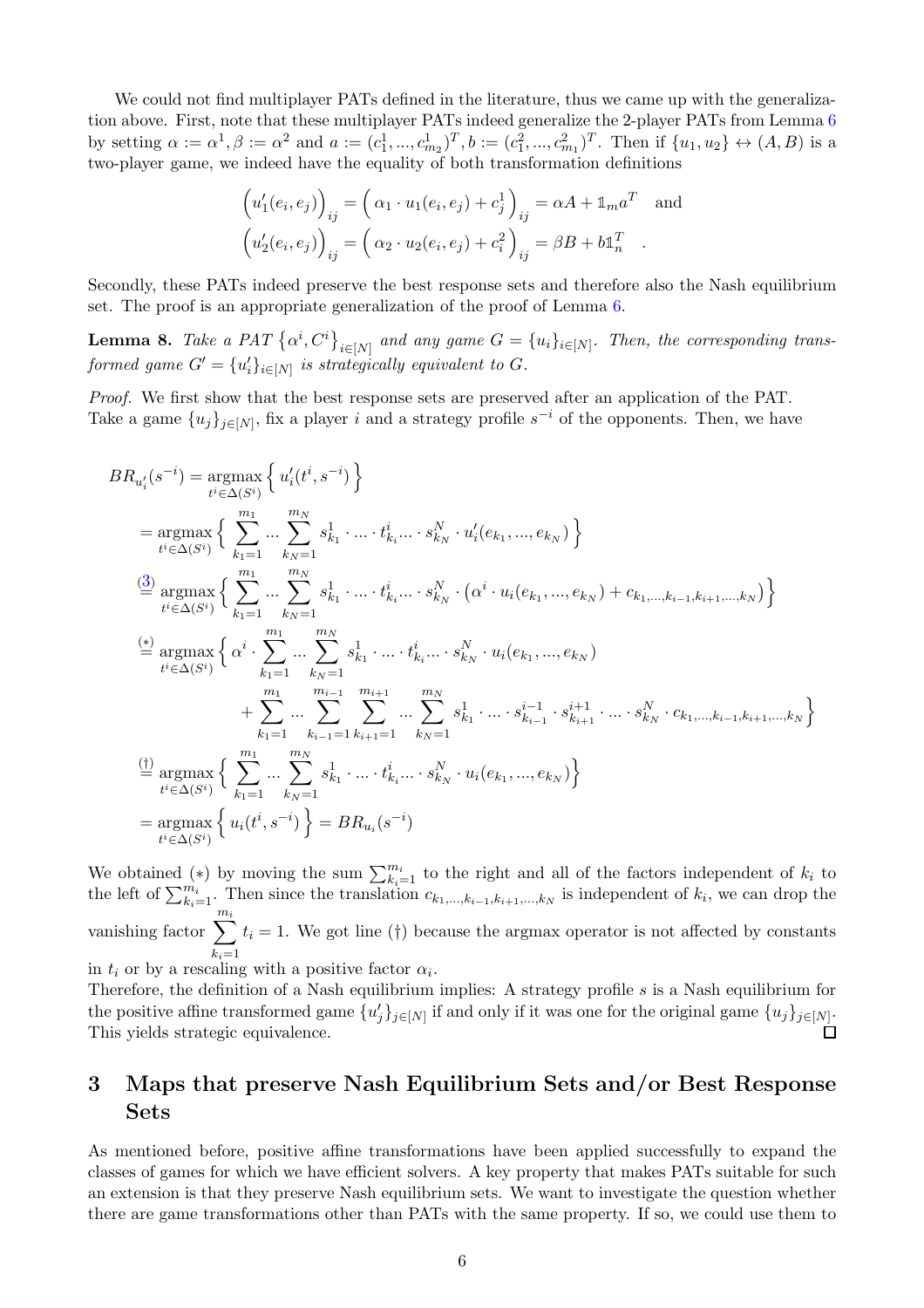even further increase the classes of efficiently solvable games<sup>[5](#page-6-0)</sup>. To our surprise, we could not find our research question addressed anywhere in the literature.

To be specific, we want to study game transformations  $H = \{H^i\}_{i \in [N]}$  where each  $H^i$  further specifies a collection of functions

$$
H^{i} := \left\{ h^{i}_{k_{1},...,k_{N}} : \mathbb{R} \longrightarrow \mathbb{R} \right\}_{k_{1},...,k_{N}=1}^{m_{1},...,m_{N}},
$$

that is, one function for each pure strategy profile  $(e_{k_1},...,e_{k_N}) \in$  $\underset{i=1}{\overset{N}{\times}}$  $S^i.$ 

A game transformation H can then be applied to a game  $G = \{u_i\}_{i \in [N]}$  to obtain the transformed game  $H(G)$ . Game  $H(G) = {H<sup>i</sup>(u<sub>i</sub>)}_{i \in [N]}$  has the same amount of players and the same strategy sets, but for each player  $i \in [N]$ , the utility function becomes

$$
H^{i}(u_{i}): S^{1} \times \ldots \times S^{N} \longrightarrow \mathbb{R}
$$

$$
(e_{k_{1}},...,e_{k_{N}}) \longmapsto h^{i}_{k_{1},...,k_{N}}(u_{i}(e_{k_{1}},...,e_{k_{N}})) .
$$

Thus, the game transformation H maps input  ${u_i}_{i\in[N]}$  player-wise and scenario-wise to the new utility outcomes. The extension of  $H^{i}(u_i)$  to mixed strategy profiles  $s \in$  $\underset{i=1}{\overset{N}{\times}}$  $\Delta(S^i)$  is as before by taking the expected utility

<span id="page-6-1"></span>
$$
H^{i}(u_{i})(s) := \sum_{k_{1}=1}^{m_{1}} \dots \sum_{k_{N}=1}^{m_{N}} s_{k_{1}}^{1} \cdot \dots \cdot s_{k_{N}}^{N} \cdot h_{k_{1},...,k_{N}}^{i}(u_{i}(e_{k_{1}},...,e_{k_{N}}))
$$
 (4)

We will often use  $h_{k_i,k_{-i}}^i$  to refer to  $h_{k_1,\ldots,k_N}^i$ .

 $\bf{Example~9.}$  A positive affine transformation  $\left\{\alpha^i,C^i\right\}_{i\in[N]}$  makes a game transformation  $H=\{H^i\}_{i\in[N]}$ in the above sense through

$$
h_{k_1,\ldots,k_N}^i: \mathbb{R} \longrightarrow \mathbb{R},
$$
  

$$
z \longmapsto \alpha^i \cdot z + c_{k_1,\ldots,k_{i-1},k_{i+1},\ldots,k_N}^i
$$

**Definition 10.** Let  $H = {H<sup>i</sup>}_{i \in [N]}$  be a game transformation. Then we say:

- 1. H universally preserves Nash equilibrium sets if for all games  $G = \{u_i\}_{i \in [N]}$ , the transformed game  $H(G) = {H<sup>i</sup>(u<sub>i</sub>)}_{i \in [N]}$  has the same Nash equilibrium set as the original game G.
- 2. transformation  $H^i$ ,  $i \in [N]$ , universally preserves best responses if for all utility functions  $u_i: S^1 \times \ldots \times S^N \longrightarrow \mathbb{R}$  and for all strategy profiles  $s^{-i}$  of the opponents:

$$
BR_{H^i(u_i)}(s^{-i}) = \underset{i^i \in \Delta(S^i)}{\text{argmax}} \left\{ H^i(u_i)(t^i, s^{-i}) \right\} = \underset{i^i \in \Delta(S^i)}{\text{argmax}} \left\{ u_i(t^i, s^{-i}) \right\} = BR_{u_i}(s^{-i})
$$

3. transformation  $H^i$ ,  $i \in [N]$ , only depends on the strategy choice of the opponents if for all pure strategy choice  $k_{-i} := (k_1, ..., k_{i-1}, k_{i+1}, ..., k_N)$  of the opponents, we have the map identities

$$
h_{1,k_{-i}}^{i} = ... = h_{m_{i},k_{-i}}^{i} : \mathbb{R} \to \mathbb{R} .
$$

Therefore, Lemma [8](#page-5-0) showed that PATs universally preserve Nash equilibrium sets and universally preserve best responses. By the definition of Nash equilibria, if for all players i, transformation  $H^i$ universally preserves best responses, then  $H = \{H^i\}_{i \in [N]}$  universally preserves Nash equilibrium sets. The main result of this thesis will be:

<span id="page-6-0"></span><sup>&</sup>lt;sup>5</sup>The game transformations would additionally need to satisfy: Given an input game, we can efficiently identify a transform of it for which we have an efficient Nash equilibrium computation. However, this additional property will be irrelevant for us because we will show that PATs are the only transformations with our desired properties.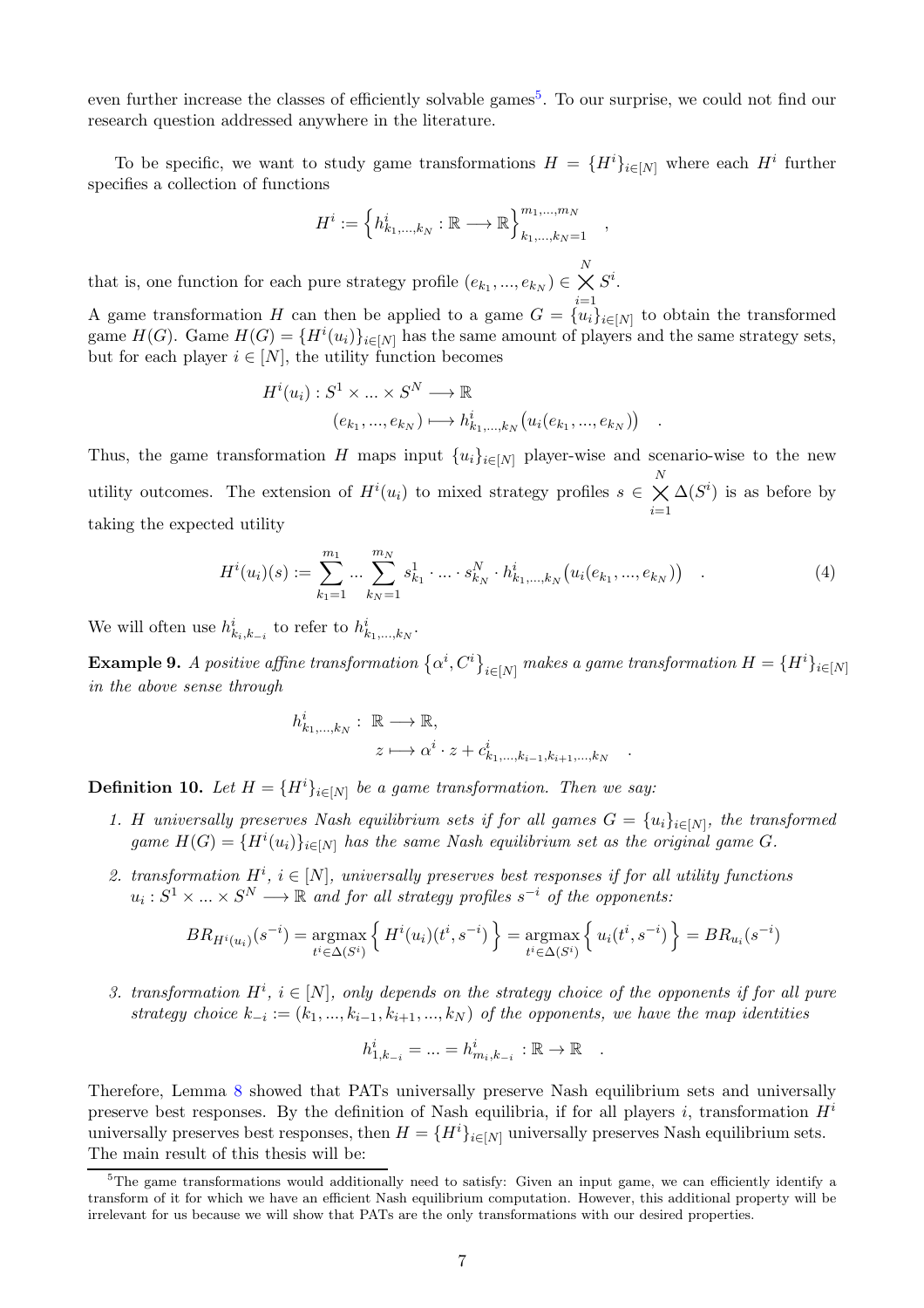**Theorem.** Let  $H = {H^i}_{i \in [N]}$  be a game transformation. Then:

| H universally preserves Nash equilibrium sets<br>$\iff$ for each player i, transformation $H^i$ universally preserves best responses<br>$\iff$ H is a positive affine transformation as defined in Definition 7. | $\rm(i)$ |  |
|------------------------------------------------------------------------------------------------------------------------------------------------------------------------------------------------------------------|----------|--|
|                                                                                                                                                                                                                  | (ii)     |  |
|                                                                                                                                                                                                                  | (iii)    |  |

Therefore, we have two equivalent characterizations to what it means for a game transformation to be positive affine transformation. Both characterizations have a direct game theoretic interpretation. For the two-player setting, the theorem breaks down to:

Corollary. PATs make up all the game transformations that we can apply to any bimatrix game and be sure that the Nash equilibrium set and/or the best response sets stayed the same.

As a consequence, there are no other transformation types with which we can replicate the work of [\[Hey19b\]](#page-14-5) in which classes of efficiently solvable games were expanded on through the use of PATs. Further consequences of the theorem and corollary will be discussed on Page [14.](#page-13-0) The remaining section will show the directions [\(i\)](#page-12-1)  $\implies$  [\(ii\)](#page-12-2)  $\implies$  [\(iii\)](#page-12-3) in the theorem.

The key property that enables us to derive the main theorem is that the considered game transformation  $H = \{H^i\}_{i \in [N]}$  needs to be universally applicable, no matter the game  $G = \{u_i\}_{i \in [N]}$  we have at hand. As an intermediate step, we will show that such game transformations have to preserve the best response sets.

<span id="page-7-0"></span>**Proposition 11.** If the game transformation  $H = \{H^i\}_{i \in [N]}$  universally preserves Nash equilibrium sets, then for each player i, the transformation  $H^i$ 

- 1. only depends on the strategy choice of the opponents and
- 2. universally preserves best responses.

*Proof.* Take game transformation  $H = \{H^i\}_{i \in [N]}$  that universally preserves Nash equilibrium sets and fix some player  $i$ .

First conclusion:

Fix the pure strategy choice  $s^{-i} := (e_{k_1},...,e_{k_{i-1}},e_{k_{i+1}},...,e_{k_N})$  of the opponent players and let  $z \in \mathbb{R}$ . Consider the game  $G = \{u_j\}_{j \in [N]}$  with constant utility functions  $u_j \equiv z$  for all  $j \in [N]$ . Then, the Nash equilibrium set will be the whole strategy space  $\bigtimes^N \Delta(S^j)$ . By assumption on H, the trans $j=1$ formed game  $H(G)$  also has the full strategy space as its set of Nash equilibria. In particular, each

of the strategy profiles  $(s^i = e_1, s^{-i}), ..., (s^i = e_{m_i}, s^{-i})$  are Nash equilibria of the transformed game  $H(G)$ . Hence, for all  $2 \leq l \leq m_i$ :

$$
h_{1,k_{-i}}^{i}(z) \stackrel{\text{def}}{=} h_{k_{1},...,k_{i-1},1,k_{i+1},...,k_{N}}^{i}(z)
$$
  
\n
$$
\stackrel{u_{i}\equiv z}{=} h_{k_{1},...,k_{i-1},1,k_{i+1},...,k_{N}}^{i}(u_{i}(e_{k_{1}},...,e_{k_{i-1}},e_{1},e_{k_{i+1}},...,e_{k_{N}}))
$$
  
\n
$$
\stackrel{(4)}{=} H^{i}(u_{i})(e_{1},s^{-i})
$$
  
\n
$$
\stackrel{\text{Nash-Eq}}{=} \max_{t^{i} \in \Delta(S^{i})} \left\{ H^{i}(u_{i})(t^{i},s^{-i}) \right\}
$$
  
\n
$$
\stackrel{\text{Nash-Eq}}{=} H^{i}(u_{i})(e_{l},s^{-l})
$$
  
\n
$$
\stackrel{(4)}{=} h_{k_{1},...,k_{i-1},l,k_{i+1},...,k_{N}}^{i}(u_{i}(e_{k_{1}},...,e_{k_{i-1}},e_{l},e_{k_{i+1}},...,e_{k_{N}}))
$$
  
\n
$$
= h_{k_{1},...,k_{i-1},l,k_{i+1},...,k_{N}}^{i}(z) = h_{l,k_{-i}}^{i}(z)
$$

Since z and l were chosen arbitrarily, we get  $h_{1,k_{-i}}^i = ... = h_{m_i,k_{-i}}^i$ .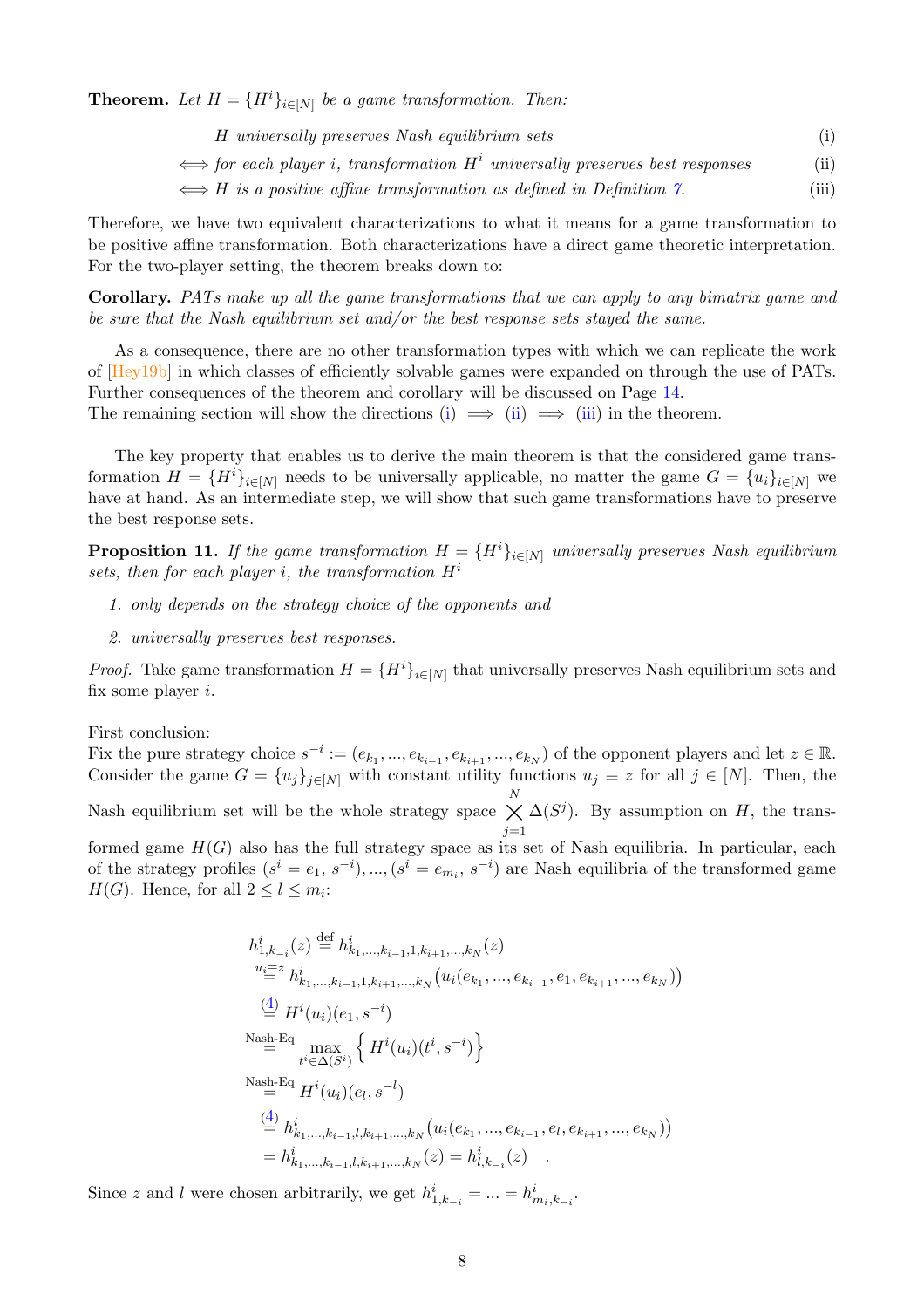Second conclusion:

Fix player i's utility function  $u_i$  and the strategy profile  $s^{-i}$  of the opponents. Then by Corollary [3,](#page-3-2) it suffices to identify the pure strategies in the best response sets  $BR_{u_i}(s^{-i})$  and  $BR_{H^i(u_i)}(s^{-i})$ .

Take game  $G = \{u_j\}_{j \in [N]}$  with  $u_i$  as prefixed and with  $u_j \equiv 0$  for players  $j \neq i$ . Then the best responses of players  $j \neq i$  are their whole strategy space  $S^j$ . By assumption on the game transformation H, we get for a pure strategy  $e_l \in S^i$ :

$$
e_l \in BR_{u_i}(s^{-i})
$$
  
\n
$$
\iff (e_l, s^{-i}) \text{ is a Nash equilibrium for the game } G
$$
  
\n
$$
\iff (e_l, s^{-i}) \text{ is a Nash equilibrium for the game } H(G)
$$
  
\n
$$
\stackrel{\text{def}}{\iff} e_l \in BR_{H^i(u_i)}(s^{-i}) \text{ and}
$$
  
\n
$$
\forall j \neq i : s^j \in BR_{H^j(u_j)}(s^1, \dots, s^{j-1}, s^{j+1}, \dots, s^{i-1}, e_l, s^{i+1}, \dots, s^N)
$$
  
\n
$$
\stackrel{(*)}{\iff} e_l \in BR_{H^i(u_i)}(s^{-i})
$$

Let us explain (\*). Recall the definition for a strategy  $s^j$ ,  $j \neq i$ , to be a best response to the strategies  $(s<sup>1</sup>, ..., s<sup>j-1</sup>, s<sup>j+1</sup>, ..., s<sup>i-1</sup>, s<sup>i</sup> := e<sub>l</sub>, s<sup>i+1</sup>, ... s<sup>N</sup>)$  of the opponents:

$$
s^j \in \mathop{\rm argmax}_{t^j \in \Delta(S^j)} \Big\{ \sum_{k_1=1}^{m_1} \dots \sum_{k_N=1}^{m_N} s^1_{k_1} \cdot \dots \cdot t^j_{k_j} \dots \cdot s^N_{k_N} \cdot h^j_{k_1, \dots, k_N} \big( u_j(e_{k_1}, ..., e_{k_N}) \big) \Big\} \quad .
$$

Now rearrange the term in the argmax to obtain

$$
\sum_{k_1=1}^{m_1} \dots \sum_{k_N=1}^{m_N} s_{k_1}^1 \cdot \dots \cdot t_{k_j}^j \dots \cdot s_{k_N}^N \cdot h_{k_1, \dots, k_N}^j (u_j(e_{k_1}, \dots, e_{k_N}))
$$
\n
$$
u_j \equiv 0 \sum_{k_1=1}^{m_1} \dots \sum_{k_{j-1}=1}^{m_{j-1}} \sum_{k_{j+1}=1}^{m_{j+1}} \dots \sum_{k_N=1}^{m_N} \left( s_{k_1}^1 \cdot \dots \cdot s_{k_{j-1}}^{j-1} \cdot s_{k_{j+1}}^{j+1} \cdot \dots \cdot s_{k_N}^N \cdot \sum_{k_j=1}^{m_j} t_{k_j}^j \cdot h_{k_1, \dots, k_N}^j (0) \right)
$$
\n
$$
\stackrel{\text{(i)}}{=} \sum_{k_1=1}^{m_1} \dots \sum_{k_{j-1}=1}^{m_{j-1}} \sum_{k_{j+1}=1}^{m_{j+1}} \dots \sum_{k_N=1}^{m_N} s_{k_1}^1 \cdot \dots \cdot s_{k_{j-1}}^{j-1} \cdot s_{k_{j+1}}^{j+1} \cdot \dots \cdot s_{k_N}^N \cdot h_{k_1, \dots, k_{j-1}, 1, k_{j+1}, \dots, k_N}^j (0)
$$

where  $(†)$  follows from the first conclusion of this proposition. So the term in the argmax is constant in  $t^j$  and thus, any strategy of player j is a best response to  $(s^1, ..., s^{j-1}, s^{j+1}, ..., s^{i-1}, e_l, s^{i+1}, ... s^N)$ . Hence, equivalence (\*) follows by removing/adding the redundant condition on  $s^j$  to be a best response.

All in all, we proved that the sets  $BR_{u_i}(s^{-i})$  and  $BR_{H^i(u_i)}(s^{-i})$  contain the same pure strategies. Corollary [3](#page-3-2) therefore yields set equality.  $\Box$ 

In the last proposition, we used the first conclusion to prove the second one. Before we discuss the conclusions, let us first show the following Lemma.

<span id="page-8-0"></span>**Lemma 12.** Suppose transformation map  $H^i$  universally preserves best responses. Then it only depends on the strategy choice of the opponents.

*Proof.* Let the pure strategy choice of the opponents be  $k_{-i} := (k_1, ..., k_{i-1}, k_{i+1}, ..., k_N)$ , i.e.  $s^{-i} = (e_{k_1},...,e_{k_{i-1}},e_{k_{i+1}},...,e_{k_N})$ . Pick some  $z \in \mathbb{R}$  and set  $u_i \equiv z$ . Then we can reformulate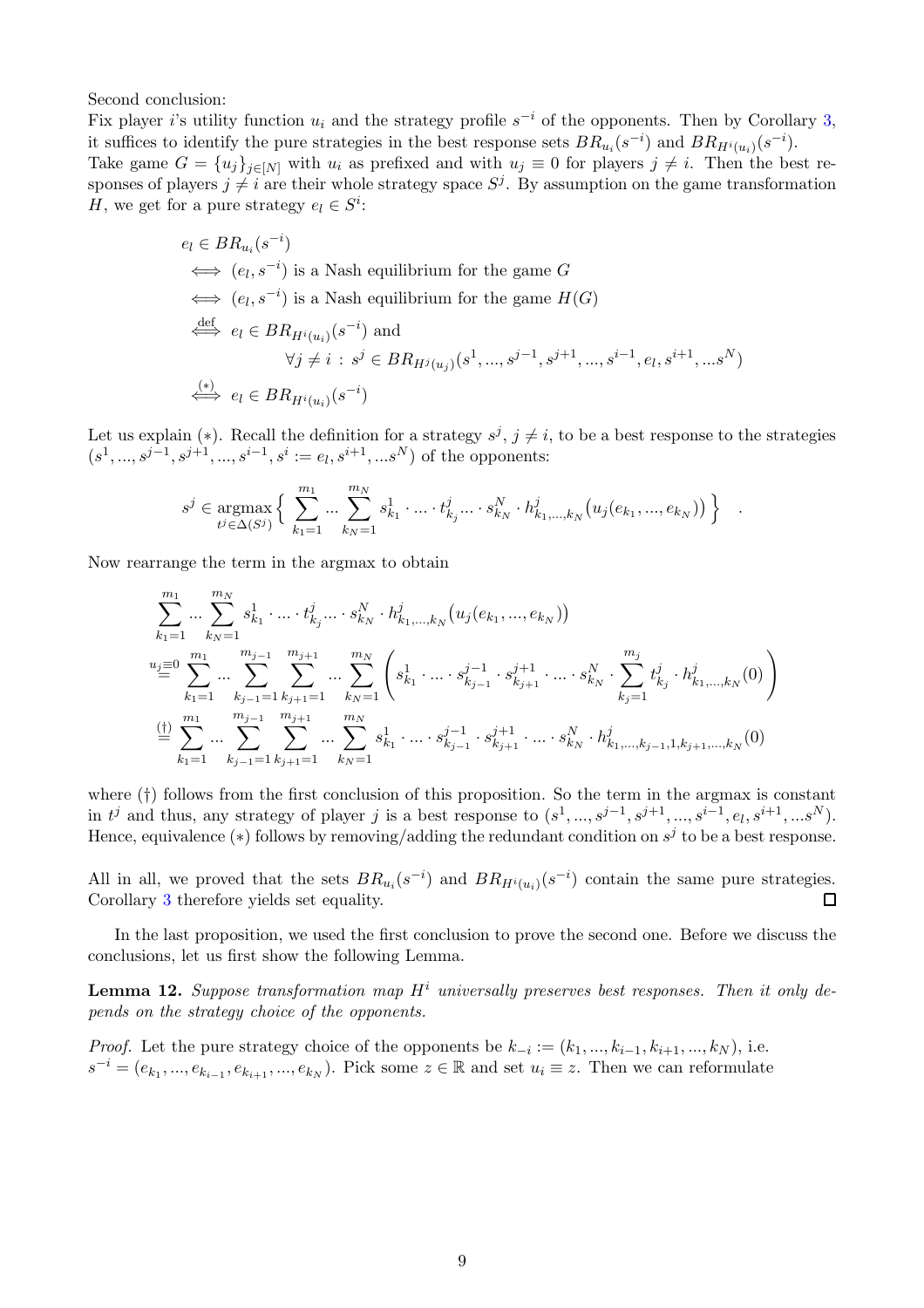$$
h_{1,k_{-i}}^{i}(z) = \ldots = h_{m_{i},k_{-i}}^{i}(z)
$$
  
\n
$$
\iff \forall l \in [m_{i}] : h_{k_{1},\ldots,k_{i-1},l,k_{i+1},\ldots,k_{N}}^{i}(z) = \max_{j \in [m_{i}]} h_{k_{1},\ldots,k_{i-1},j,k_{i+1},\ldots,k_{N}}^{i}(z)
$$
  
\n
$$
\stackrel{u_{i} \equiv z}{\iff} \forall l \in [m_{i}] : h_{k_{1},\ldots,k_{i-1},l,k_{i+1},\ldots,k_{N}}^{i}(u_{i}(e_{k_{1}},\ldots,e_{k_{i-1}},e_{l},e_{k_{i+1}},\ldots,e_{k_{N}}))
$$
  
\n
$$
= \max_{j \in [m_{i}]} h_{k_{1},\ldots,k_{i-1},j,k_{i+1},\ldots,k_{N}}^{i}(u_{i}(e_{k_{1}},\ldots,e_{k_{i-1}},e_{j},e_{k_{i+1}},\ldots,e_{k_{N}}))
$$
  
\n
$$
\iff \forall l \in [m_{i}] : \text{ given } s^{-i}, \text{ response } e_{l} \text{ yields at least as much utility in } H^{i}(u_{i})
$$
  
\nas any other pure strategy  $e_{j}$ .  
\n
$$
\stackrel{\text{def}}{\iff} \forall l \in [m_{i}] : e_{l} \in BR_{H^{i}(u_{i})}(s^{-i})
$$
  
\n
$$
\stackrel{\text{def}}{\iff} \forall l \in [m_{i}] : u_{i}(e_{k_{1}},\ldots,e_{k_{i-1}},e_{l},e_{k_{i+1}},\ldots,e_{k_{N}})
$$
  
\n
$$
= \max_{j \in [m_{i}]} u_{i}(e_{k_{1}},\ldots,e_{k_{i-1}},e_{j},e_{k_{i+1}},\ldots,e_{k_{N}})
$$
  
\n
$$
\stackrel{u_{i} \equiv z}{\iff} \forall l \in [m_{i}] : z = \max_{j \in [m_{i}]} z
$$

In  $(*)$ , we used our assumption on  $H^i$ .

The last line of the equivalence chain is certainly true. Because z was chosen arbitrarily, we therefore obtain  $h_{1,k_{-i}}^i = ... = h_{m_i,k_{-i}}^i$ .  $\Box$ 

Thanks to Proposition [11,](#page-7-0) we can transition to investigating which transformation maps  $H^i$  universally preserve best responses for player i. So from now on, the results also become relevant for any game theory research that focuses on best response sets, e.g. best response dynamics.

Proposition [11](#page-7-0) also implies that we can simplify our analysis of this section to only studying transformations  $H^1$  that universally preserve best responses for player 1. By symmetry, any results for  $H^1$ then hold for  $H^2, ..., H^N$  as well. By Lemma [12,](#page-8-0) we can also drop the dependence of  $H^1$  on  $k_1$  and write

$$
H^{1} := \left\{ h_{k_{2},...,k_{N}}^{1} : \mathbb{R} \longrightarrow \mathbb{R} \right\}_{k_{2},...,k_{N}=1}^{m_{2},...,m_{N}} .
$$

As help functions, we will introduce for  $k_2, ..., k_N$  the maps

$$
\Delta h_{k_2,\dots,k_N}^1: \mathbb{R} \times \mathbb{R} \longrightarrow \mathbb{R}
$$
  

$$
(z,w) \longmapsto h_{k_2,\dots,k_N}^1(z) - h_{k_2,\dots,k_N}^1(w)
$$

with two inputs to measure the distance between function values of  $h^1_{k_2,...,k_N}$ . Then, the upcoming lemma relates these distance functions with each other. It will use variables  $l_2, ..., l_N$  instead of  $k_1, ..., k_N$  so that we won't get confused in the proof of the first conclusion in Lemma [14.](#page-10-0)

<span id="page-9-0"></span>**Lemma 13.** Suppose transformation map  $H^1$  universally preserves best responses. Then  $\forall r \in \{2, ..., N\}$ ,  $\forall l_r \in [m_r] \setminus \{1\}, \forall l_2 \in [m_2], ..., \forall l_{r-1} \in [m_{r-1}], \forall l_{r+1} \in [m_{r+1}], ..., \forall l_N \in [m_N]$  and  $\forall z, z', w, w' \in \mathbb{R}$ :

$$
z - w \ge z' - w' \quad \iff \quad \Delta h^1_{l_2,\dots,l_r,\dots,l_N}(z,w) \ge \Delta h^1_{l_2,\dots,1,\dots,l_N}(z',w')
$$

*Proof.* Take a transformation map  $H^1$  that universally preserves the best responses sets. Then by Lemma [12,](#page-8-0) its maps  $h^1_{k_1,k_2,...,k_N}$  only depend on the strategy choice of the opponents. Let  $r \in \{2,...,N\}$ ,  $l_r \in [m_r] \setminus \{1\}, l_2 \in [m_2], \ldots, l_{r-1} \in [m_{r-1}], l_{r+1} \in [m_{r+1}], \ldots, l_N \in [m_N]$  and  $z, z', w, w' \in \mathbb{R}$ .

We can set  $u_1(e_1, e_1, \ldots, e_{l_r}, \ldots, e_{l_N}) := z$  and  $u_1(e_1, e_{l_2}, \ldots, e_{l_N}, \ldots, e_{l_N}) := w'$  because of  $l_r \neq 1$ . For all  $j \in \{2, ..., m_1\}$ , we can set  $u_1(e_j, e_{l_2}, ..., e_{l_r}, ..., e_{l_N}) := w$  and  $u_1(e_j, e_{l_2}, ..., e_{l}, ..., e_{l_N}) := z'$  because of  $l_r \neq 1$ . The utility gains of  $u_1$  from other scenarios can be set arbitrarily. Also, set  $s^1 := e_1$  and let the strategy profile of the opponents be  $s^{-1} := (e_{l_2}, ..., \frac{l_l}{2})$  $rac{1}{2}e_1 + \frac{1}{2}$  $\frac{1}{2}e_{l_r}, ..., e_{l_N}$ ). Then: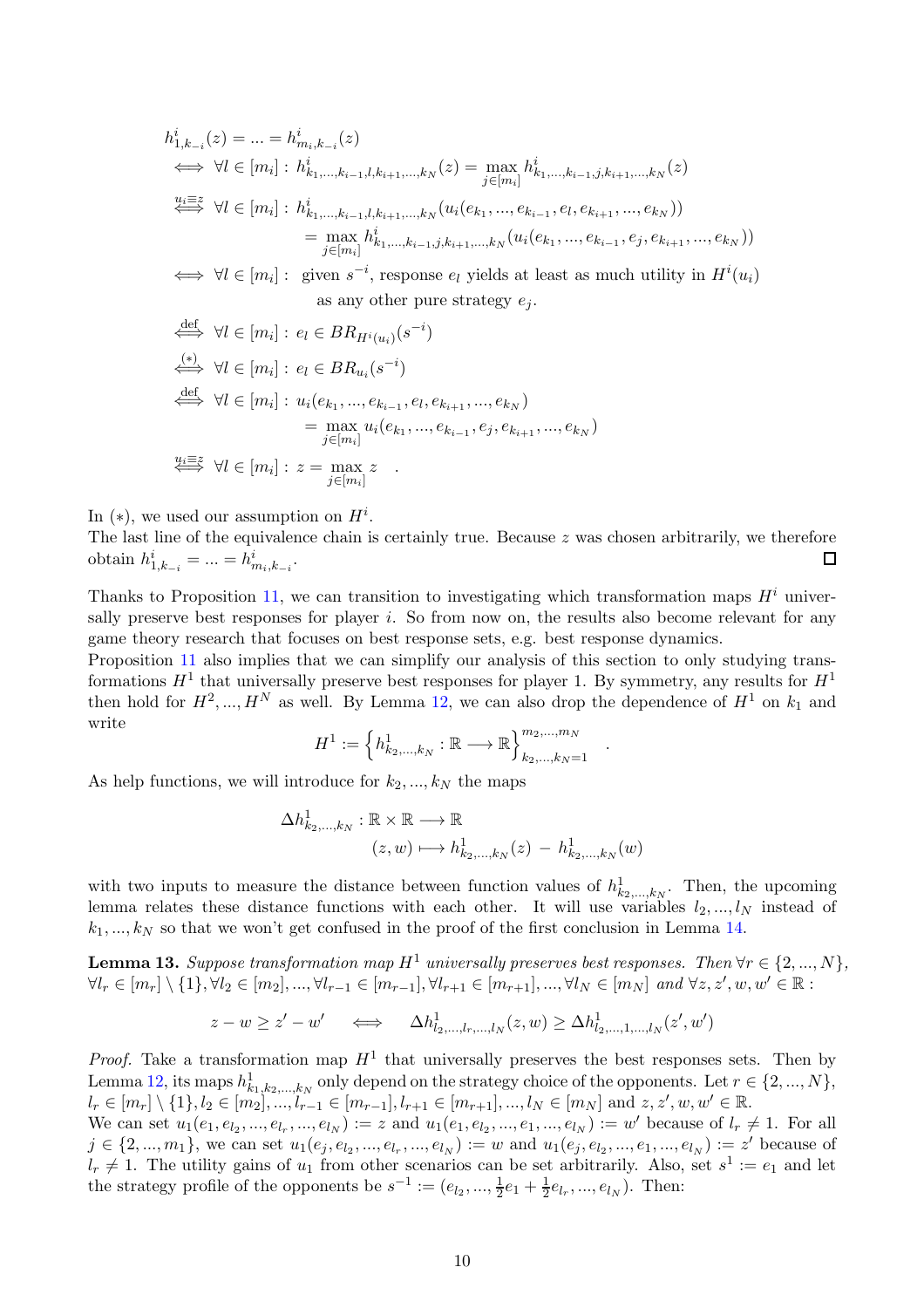$$
z - w \ge z' - w'
$$
  
\n
$$
\iff \forall j \in \{2, ..., m_1\} : u_1(e_1, e_{l_2}, ..., e_{l_r}, ..., e_{l_N}) - u_1(e_j, e_{l_2}, ..., e_{l_r}, ..., e_{l_N})
$$
  
\n
$$
\ge u_1(e_j, e_{l_2}, ..., e_1, ..., e_{l_N}) - u_1(e_1, e_{l_2}, ..., e_1, ..., e_{l_N})
$$

(Reorder and divide/multiply by 2 to get)

$$
\iff \forall j \in \{2, ..., m_1\} : \frac{1}{2} u_1(e_1, e_{l_2}, ..., e_{l_r}, ..., e_{l_N}) + \frac{1}{2} u_1(e_1, e_{l_2}, ..., e_1, ..., e_{l_N})
$$
  
\n
$$
\geq \frac{1}{2} u_1(e_j, e_{l_2}, ..., e_1, ..., e_{l_N}) + \frac{1}{2} u_1(e_j, e_{l_2}, ..., e_{l_r}, ..., e_{l_N})
$$
  
\n
$$
\iff \forall j \in \{2, ..., m_1\} : u_1(e_1, s^{-1}) \geq u_1(e_j, s^{-1})
$$
  
\n
$$
\iff e_1 \in BR_{u_i}(s^{-1})
$$

(Since  $H<sup>1</sup>$  is assumed to be universally best response preserving)

⇐⇒ e<sup>1</sup> ∈ BRH1(u1) (s −1 ) ⇐⇒ ∀j ∈ {2, ..., m1} : H 1 (u1)(e1, s−<sup>1</sup> ) ≥ H 1 (u1)(e<sup>j</sup> , s−<sup>1</sup> ) ⇐⇒ ∀j ∈ {2, ..., m1} : 1 2 h 1 1,l2,...,1,...,l<sup>N</sup> (u1(e1, el<sup>2</sup> , ..., e1, ..., el<sup>N</sup> )) + <sup>1</sup> 2 h 1 1,l2,...,lr,...,l<sup>N</sup> (u1(e1, el<sup>2</sup> , ..., el<sup>r</sup> , ..., el<sup>N</sup> )) ≥ 1 2 h 1 j,l2,...,1,...,l<sup>N</sup> (u1(e<sup>j</sup> , el<sup>2</sup> , ..., e1, ..., el<sup>N</sup> )) + <sup>1</sup> 2 h 1 j,l2,...,lr,...,l<sup>N</sup> (u1(e<sup>j</sup> , el<sup>2</sup> , ..., el<sup>r</sup> , ..., el<sup>N</sup> ))

(Use that  $H^1$  does not depend on the strategy choice of player 1)

$$
\stackrel{(*)}{\iff} h^1_{l_2,\dots,1,\dots,l_N}(w') + h^1_{l_2,\dots,l_r,\dots,l_N}(z) \geq h^1_{l_2,\dots,1,\dots,l_N}(z') + h^1_{l_2,\dots,l_r,\dots,l_N}(w)
$$
  
\n
$$
\stackrel{(*)}{\iff} h^1_{l_2,\dots,l_r,\dots,l_N}(z) - h^1_{l_2,\dots,1,r,\dots,l_N}(w) \geq h^1_{l_2,\dots,1,\dots,l_N}(z') - h^1_{l_2,\dots,1,\dots,l_N}(w')
$$
  
\n
$$
\stackrel{(*)}{\iff} \Delta h^1_{l_2,\dots,l_r,\dots,l_N}(z,w) \geq \Delta h^1_{l_2,\dots,1,\dots,l_N}(z',w')
$$

It was key in the above proof that our transformation  $H^1$  is applicable to any utility function  $u_1$ . This allows us to match any inputs  $z, z', w, w'$  to an appropriate utility function  $u_1$ . Only based on that, the previous and upcoming lemma are able to deduce global properties of  $H<sup>1</sup>$ .

Note that the maps  $\Delta h_{k_2,...,k_N}^1$  are skew-symmetric, i.e.

$$
\Delta h^1_{k_2,...,k_N}(z,w) = -\Delta h^1_{k_2,...,k_N}(w,z) .
$$

With that, the next lemma gives interpretable insights into the maps of  $H^1$ :

<span id="page-10-0"></span>**Lemma 14.** Suppose transformation  $H^1$  universally preserves best responses. Then:

1. "The maps in  $H^1$  equally distort distances"

$$
\forall k_2 \in [m_2], ..., k_N \in [m_N] : \Delta h^1_{k_2,...,k_N} = \Delta h^1_{1,...,1}
$$

- 2.  $\forall k_2 \in [m_2], ..., k_N \in [m_N] : map \ h_{k_2,...,k_N}^1$  is strictly increasing.
- 3. "Distances are distorted independent of the reference points"  $\forall k_2 \in [m_2], ..., k_N \in [m_N]$ :

$$
\forall z, z', \lambda \in \mathbb{R} : \Delta h_{k_2,\dots,k_N}^1(z + \lambda, z) = \Delta h_{k_2,\dots,k_N}^1(z' + \lambda, z') \quad . \tag{5}
$$

<span id="page-10-1"></span>.

*Proof.* Take a transformation map  $H^1$  that universally preserves the best responses sets. Then by Lemma [12,](#page-8-0) its maps  $h^1_{k_1,k_2,\dots,k_N}$  only depend on the strategy choice of the opponents.

 $\Box$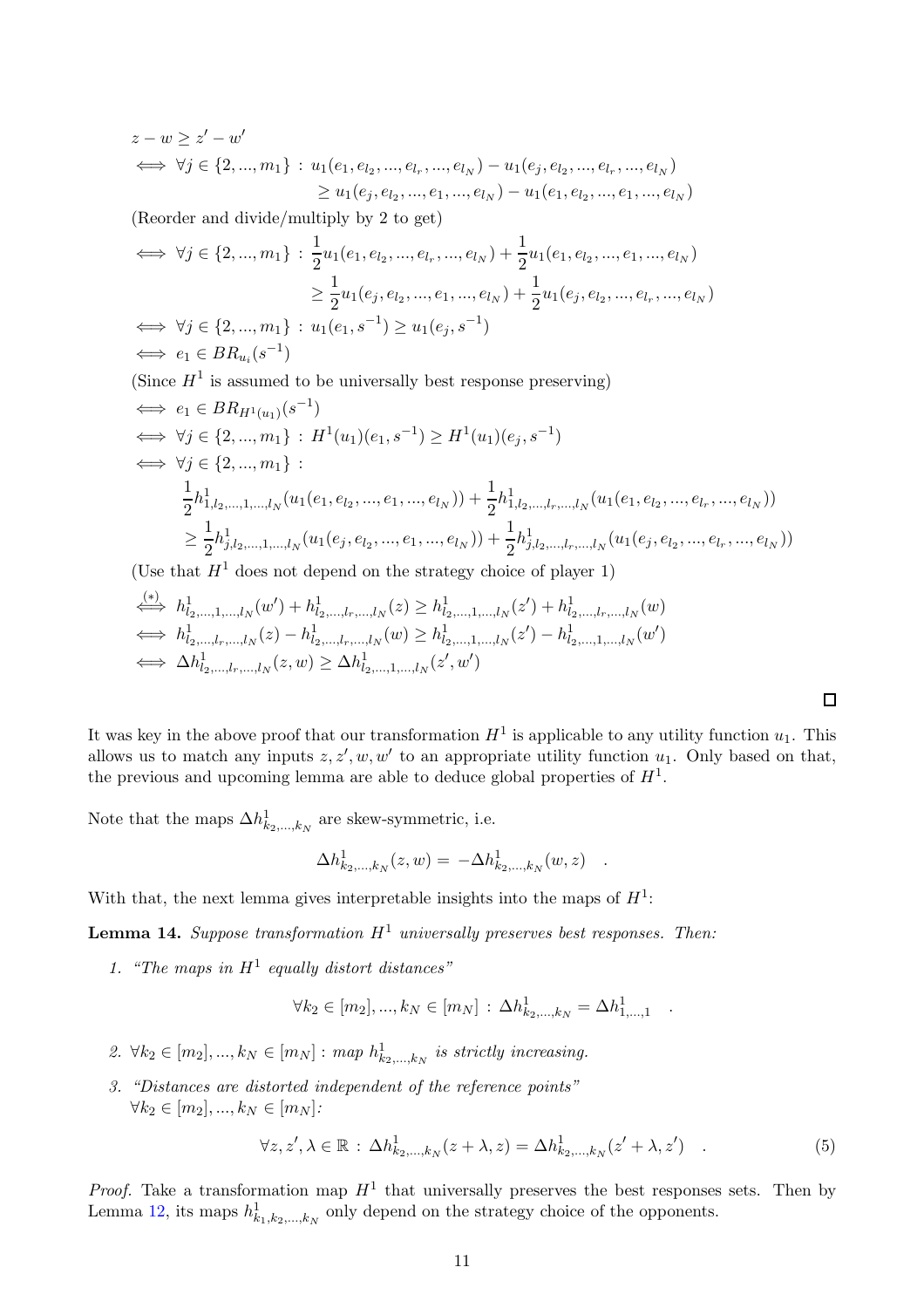First conclusion:

Fix  $k_2 \in [m_2], ..., k_N \in [m_N]$ . Recall that the elements  $r \ge 2$  and  $l_2, ..., l_N$  in Lemma [13](#page-9-0) can be chosen arbitrarily<sup>[6](#page-11-0)</sup>. So we can apply Lemma [13](#page-9-0) on a trivially true statement to get for all  $z, w \in \mathbb{R}$ :

$$
z - w \ge z - w
$$
  
\n
$$
\implies \forall r \in \{2, ..., N\} : \Delta h^1_{k_2, ..., k_{r-1}, k_r, 1, ..., 1}(z, w) \ge \Delta h^1_{k_2, ..., k_{r-1}, 1, 1, ..., 1}(z, w)
$$
  
\n
$$
\implies \Delta h^1_{k_2, ..., k_{N-1}, k_N}(z, w) \ge \Delta h^1_{k_2, ..., k_{N-1}, 1}(z, w) \ge ... \ge \Delta h^1_{1, ..., 1}(z, w)
$$

With skew-symmetry, we similarly obtain

$$
w - z \ge w - z
$$
  
\n
$$
\implies \forall r \in \{2, ..., N\} : \Delta h_{k_2, ..., k_{r-1}, k_r, 1, ..., 1}^1(w, z) \ge \Delta h_{k_2, ..., k_{r-1}, 1, 1, ..., 1}^1(w, z)
$$
  
\n
$$
\implies \Delta h_{k_2, ..., k_{N-1}, k_N}^1(w, z) \ge \Delta h_{k_2, ..., k_{N-1}, 1}^1(w, z) \ge ... \ge \Delta h_{1, ..., 1}^1(w, z)
$$
  
\n
$$
\implies \Delta h_{k_2, ..., k_{N-1}, k_N}^1(z, w) \le \Delta h_{1, ..., 1}^1(z, w)
$$

Putting both together, we have for all  $z, w \in \mathbb{R}$ :

$$
\Delta h^1_{k_2,\dots,k_{N-1},k_N}(z,w) = \Delta h^1_{1,\dots,1}(z,w) .
$$

Second conclusion:

Let us first consider  $h_{2,1,\dots,1}^1$ . Take arbitrary  $z, w \in \mathbb{R}$ . Apply Lemma [13](#page-9-0) in upcoming line (\*) with  $r = 2$ ,  $l_2 = 2$ ,  $l_3 = 1 = l_4 = ... = l_N$  and  $z' = w' \in \mathbb{R}$  to get

$$
z \ge w \iff z - w \ge 0 = z' - w'
$$
  
\n
$$
\stackrel{(*)}{\iff} \Delta h_{2,1,\dots,1}^1(z, w) \ge \Delta h_{1,1,\dots,1}^1(z', w') \stackrel{z'=w'}{=} 0
$$
  
\n
$$
\iff h_{2,1,\dots,1}^1(z) \ge h_{2,1,\dots,1}^1(w) .
$$

Since z and w were arbitrary, we also have for any  $\bar{z}, \bar{w} \in \mathbb{R}$  that

$$
\bar{z} > \bar{w} \iff \bar{z} \ge \bar{w} \text{ and } \bar{w} \not\ge \bar{z}
$$
  
\nby above  
\n
$$
h_{2,1,\dots,1}^1(\bar{z}) \ge h_{2,1,\dots,1}^1(\bar{w}) \text{ and } h_{2,1,\dots,1}^1(\bar{w}) \not\ge h_{2,1,\dots,1}^1(\bar{z})
$$
  
\n
$$
\iff h_{2,1,\dots,1}^1(\bar{z}) > h_{2,1,\dots,1}^1(\bar{w})
$$
.

This shows that  $h_{2,1,\dots,1}^1$  is strictly increasing.

For arbitrary  $k_2, ..., k_N$ , we can then use the first conclusion to obtain

$$
\bar{z} > \bar{w} \iff h_{2,1,\dots,1}^1(\bar{z}) > h_{2,1,\dots,1}^1(\bar{w})
$$
  
\n
$$
\iff \Delta h_{2,1,\dots,1}^1(\bar{z}, \bar{w}) > 0
$$
  
\n
$$
\iff \Delta h_{k_2,\dots,k_N}^1(\bar{z}, \bar{w}) = \Delta h_{1,1,\dots,1}^1(\bar{z}, \bar{w}) = \Delta h_{2,1,\dots,1}^1(\bar{z}, \bar{w}) > 0
$$
  
\n
$$
\iff h_{k_2,\dots,k_N}^1(\bar{z}) > h_{k_2,\dots,k_N}^1(\bar{w}) .
$$

Thus  $h^1_{k_2,\dots,k_N}$  is strictly increasing as well.

Third conclusion:

Let us show that  $\Delta h_{1,...,1}^1$  satisfies Property [\(5\)](#page-10-1). Then by the first conclusion, all  $\Delta h_{k_2,...,k_N}^1$  satisfy Property [\(5\)](#page-10-1).

<span id="page-11-0"></span><sup>&</sup>lt;sup>6</sup>We required  $l_r \neq 1$  but this is irrelevant for our argument.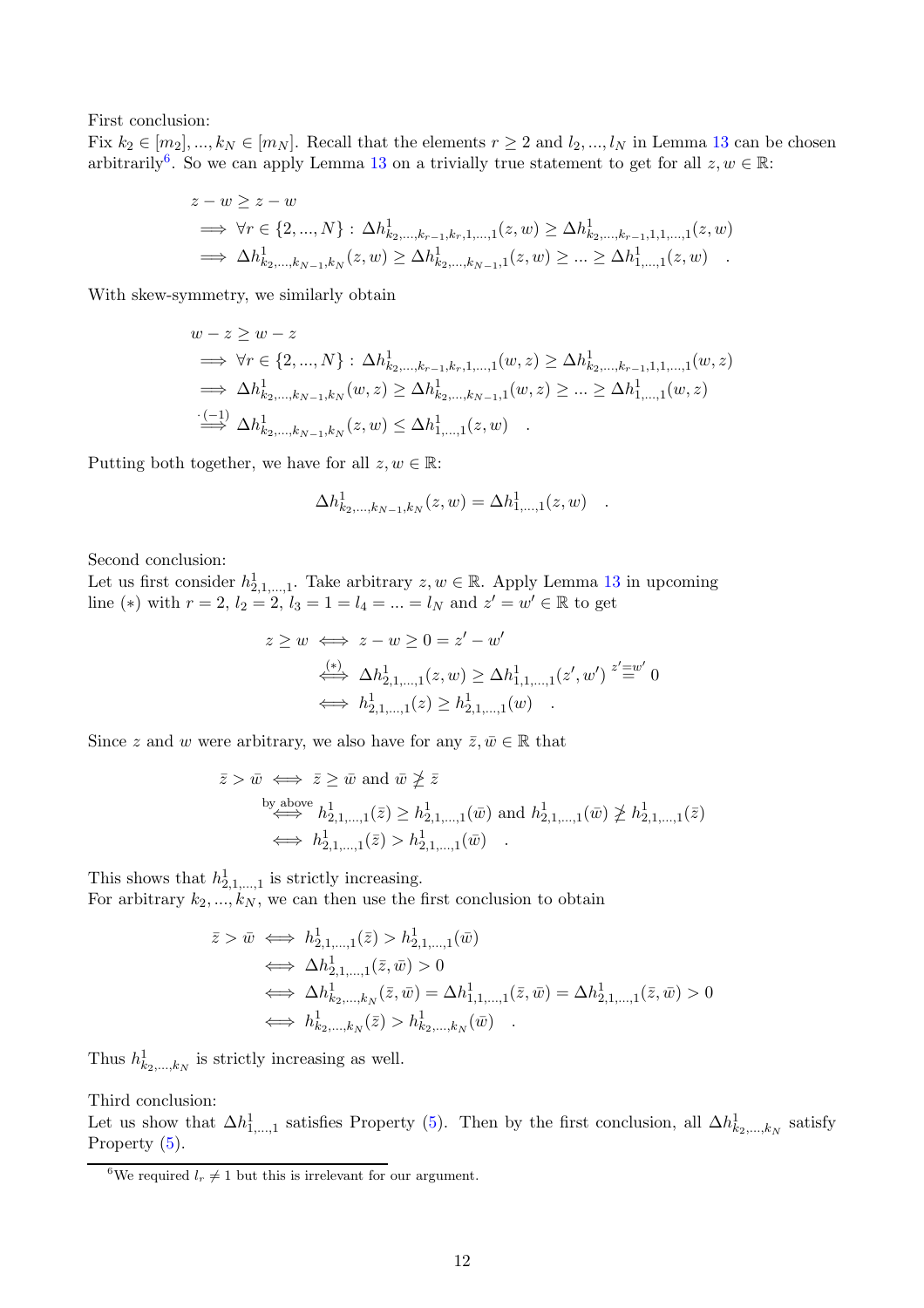Fix  $z, z', \lambda \in \mathbb{R}$ . Then in the upcoming equivalence chain, use skew-symmetry in  $(*)$ , the first conclu-sion in (†) and Lemma [13](#page-9-0) in (\*) for  $r = 2$ ,  $l_2 = 2$ ,  $l_3 = 1 = l_4 = ... = l_N$  to get

$$
\Delta h_{1,\dots,1}^1(z+\lambda, z) = \Delta h_{1,\dots,1}^1(z'+\lambda, z')
$$
\n
$$
\stackrel{(*)}{\iff} \Delta h_{1,\dots,1}^1(z+\lambda, z) \ge \Delta h_{1,\dots,1}^1(z'+\lambda, z')
$$
\nand  $\Delta h_{1,\dots,1}^1(z, z + \lambda) \ge \Delta h_{1,\dots,1}^1(z', z' + \lambda)$ \n
$$
\stackrel{(\dagger)}{\iff} \Delta h_{2,\dots,1}^1(z+\lambda, z) \ge \Delta h_{1,\dots,1}^1(z'+\lambda, z')
$$
\nand  $\Delta h_{2,\dots,1}^1(z, z + \lambda) \ge \Delta h_{1,\dots,1}^1(z', z' + \lambda)$ \n
$$
\stackrel{(\star)}{\iff} z + \lambda - z \ge z' + \lambda - z' \quad \text{and} \quad z - (z + \lambda) \ge z' - (z' + \lambda) \quad .
$$

The last line is certainly true and thus, the first line as well. Because  $z, z', \lambda \in \mathbb{R}$  were arbitrary, map  $h_{1,\dots,1}^1$  satisfies Property [\(5\)](#page-10-1).  $\Box$ 

Lemma [14](#page-10-0) gives us all we need to show that the PATs of Definition [7](#page-4-2) are the only game transformations that universally preserve best responses. Intuitively speaking, the last conclusion of Lemma [14](#page-10-0) says that the same distance  $\lambda$  in the domain space maps to the same amount of distance in the range space, no matter at which base point  $z$  we are. This brings us to the upcoming helping lemma which is closely related to the intuition above and a known result from analysis. A function  $h : \mathbb{R} \longrightarrow \mathbb{R}$  is called linear if there exists  $a \in \mathbb{R}$  such that  $\forall z \in \mathbb{R} : h(z) = az$ . A function  $h : \mathbb{R} \longrightarrow \mathbb{R}$  is said to be additive if it satisfies

$$
\forall x, y \in \mathbb{R} : \quad h(x+y) = h(x) + h(y) \quad .
$$

<span id="page-12-4"></span>**Lemma 15.** Take a map  $h : \mathbb{R} \longrightarrow \mathbb{R}$  which is monotone and additive. Then h is linear.

Proof. According to  $\sqrt{[Ree17]}$ , this was first shown by Darboux  $\sqrt{[Par75]}$  in 1875. Alternatively,  $\sqrt{[Pro]}$ gives a proof in English.  $\Box$ 

How does the previous lemma relate to our findings in Lemma [14?](#page-10-0)

<span id="page-12-5"></span>**Corollary 16.** Let  $h : \mathbb{R} \longrightarrow \mathbb{R}$  be monotone and satisfy for all  $z, z', \lambda \in \mathbb{R}$ .

<span id="page-12-6"></span>
$$
h(z + \lambda) - h(z) = h(z' + \lambda) - h(z') \quad . \tag{6}
$$

Then h is affine linear, i.e. there exist  $a, c \in \mathbb{R}$  such that for all  $z \in \mathbb{R} : h(z) = az + c$ .

*Proof.* Define  $h'(z) := h(z) - h(0)$ . Then h' is still monotone and, by our assumption on h, we have for all  $x, y \in \mathbb{R}$ 

$$
h'(x + y) = h(x + y) - h(0) = h(x + y) - h(y) + h(y) - h(0)
$$
  
=  $h(x) - h(0) + h(y) - h(0) = h'(x) + h'(y)$ .

Therefore, we can apply Lemma [15](#page-12-4) on  $h'$  to get  $a \in \mathbb{R}$  such that for all  $z \in \mathbb{R}$ 

$$
h(z) = h(z) - h(0) + h(0) = h'(z) + h(0) = az + h(0) .
$$

Thus, set  $c := h(0)$ .

Finally, we can conclude with the main result:

<span id="page-12-0"></span>**Theorem 17.** Let  $H = {H^i}_{i \in [N]}$  be a game transformation. Then:

H universally preserves Nash equilibrium sets (i)

 $\Longleftrightarrow$  for each player i, transformation  $H^i$  universally preserves best responses (ii)

 $\iff$  H is a positive affine transformation as defined in Definition [7.](#page-4-2) (iii)

<span id="page-12-3"></span><span id="page-12-2"></span><span id="page-12-1"></span> $\Box$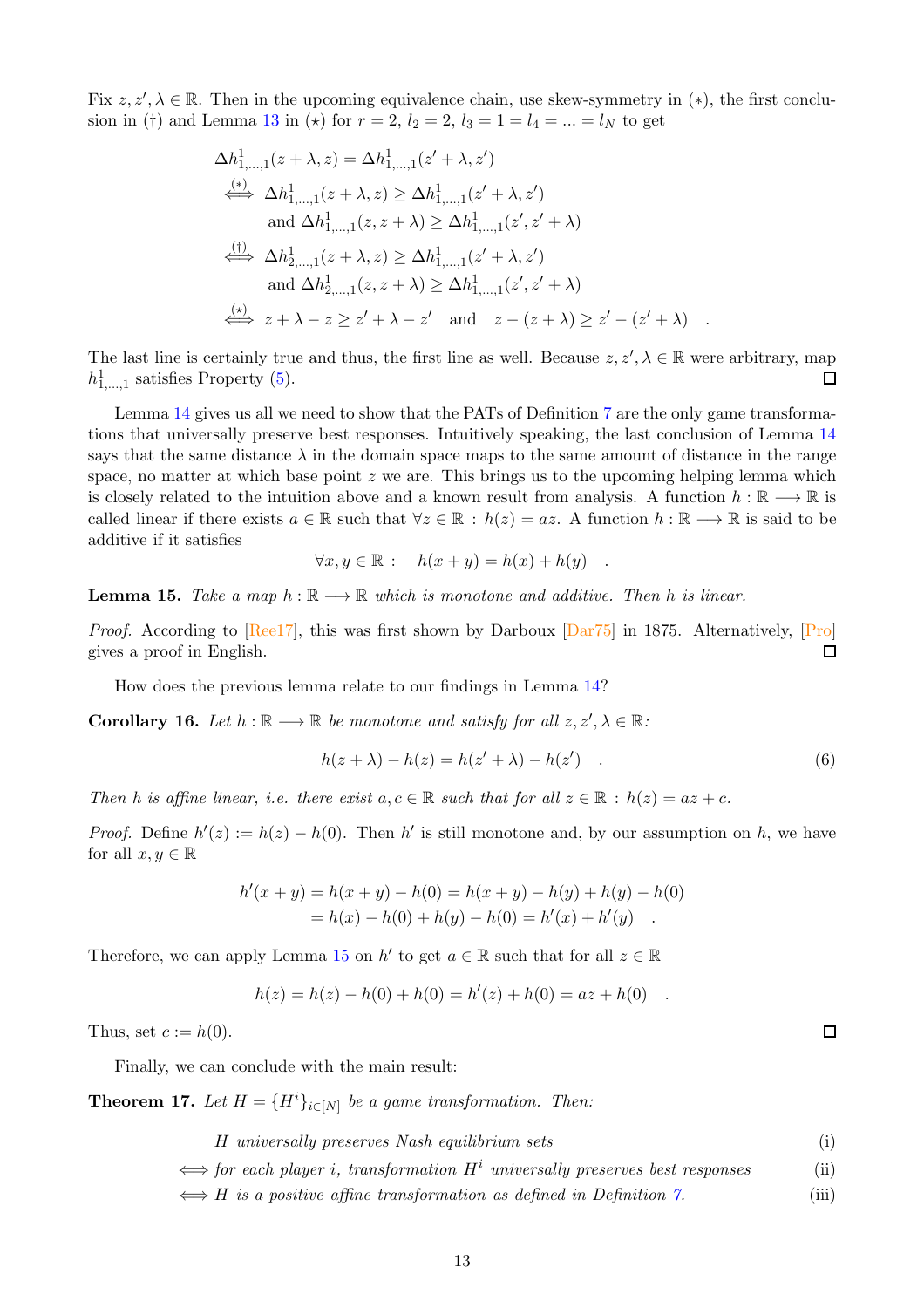*Proof.* [\(iii\)](#page-12-3)  $\implies$  [\(i\)](#page-12-1): By Lemma [8.](#page-5-0)

 $(i) \implies (ii)$  $(i) \implies (ii)$  $(i) \implies (ii)$ : By Proposition [11.](#page-7-0)

 $(ii) \implies (iii):$  $(ii) \implies (iii):$  $(ii) \implies (iii):$  $(ii) \implies (iii):$ 

Let us combine Corollary [16](#page-12-5) with Lemma [14.](#page-10-0)

Take  $k_2 \in [m_2], ..., k_N \in [m_N]$ . By the second and last conclusion of Lemma [14,](#page-10-0) map  $h^1_{k_2,...,k_N}$  is monotone and satisfies the distance property  $(6)$ . Hence, by Corollary [16,](#page-12-5) there exist parameters  $a^1_{k_2,\dots,k_N}, c^1_{k_2,\dots,k_N} \in \mathbb{R}$  such that for all  $z \in \mathbb{R}$ :

$$
h^1_{k_2,\ldots,k_N}(z) = a^1_{k_2,\ldots,k_N} \cdot z + c^1_{k_2,\ldots,k_N}
$$

.

.

The first conclusion of Lemma [14](#page-10-0) necessarily implies

$$
\forall k_2 \in [m_2], ..., k_N \in [m_N] : a^1_{k_2,...,k_N} = a^1_{1,...,1}
$$

So we only have to keep track of one scaling parameter for all maps in  $H^1$ . Denote it with  $\alpha^1$ . Finally,  $\alpha^{1} > 0$  is necessarily implied by the second conclusion of Lemma [14.](#page-10-0) All in all, we have shown that  $H<sup>1</sup>$  is a positive affine transformation.

Previous to Lemma [14,](#page-10-0) we mentioned why the same result can be analogously derived for the other transformation maps  $H^2, ..., H^N$ . The only difference is that for player i, we now have to index over  $k_1 \in [m_1], ..., k_{i-1} \in [m_{i-1}], k_{i+1} \in [m_{i+1}], ..., k_N \in [m_N].$ □

Finally, we explicitly state the result for two-player games:

<span id="page-13-0"></span>Corollary 18. PATs are the only game transformations that we can apply to any bimatrix game and be sure that the Nash equilibrium set and/or the best response sets stay the same.

Corollary [18](#page-13-0) and Theorem [17](#page-12-0) stress how special PATs are with regards to Nash equilibrium sets and best responses. Therefore, they could be mentioned in standard literature or game theory lectures whenever positive affine (linear) transformations are introduced for the first time.

Our results in particular imply: If we want to use game transformations to list a family of games with the same Nash equilibrium set or best response sets as a given input game  $G$ , then we can either use PATs or we necessarily have to exploit some properties that are specific to the input game G.

### 4 Conclusion

First, we introduced game transformations and the positive affine transformations (PATs) for multiplayer games. Next, we defined the properties (1) universally preserving Nash equilibrium sets and (2) universally preserving best responses. It is well-known that PATs universally preserve Nash equilibrium sets. We showed that for game transformations, universally preserving Nash equilibrium sets implies universally preserving best responses. Then, we derived further that if a game transformation universally preserves best responses then it is a positive affine transformation. Therefore, we gave two equivalent characterisations for a game transformation to be a PAT and both of them have a clear game theoretic interpretation.

### Implications for future work:

The current literature is lacking in methods for creating strategic equivalent games to a given input game. Theorem [17](#page-12-0) implies that such methods based on game transformations can only exist if we restricted the type of input games. In that case, a desirable type would be one that most games belong to. Furthermore, it would be ideal if given an input game, such a method also admits a polynomial time algorithm to identify a strategically equivalent game for which we can efficiently compute a Nash equilibrium (e.g. if it is zero-sum, strictly competitive, rank-1 etc.).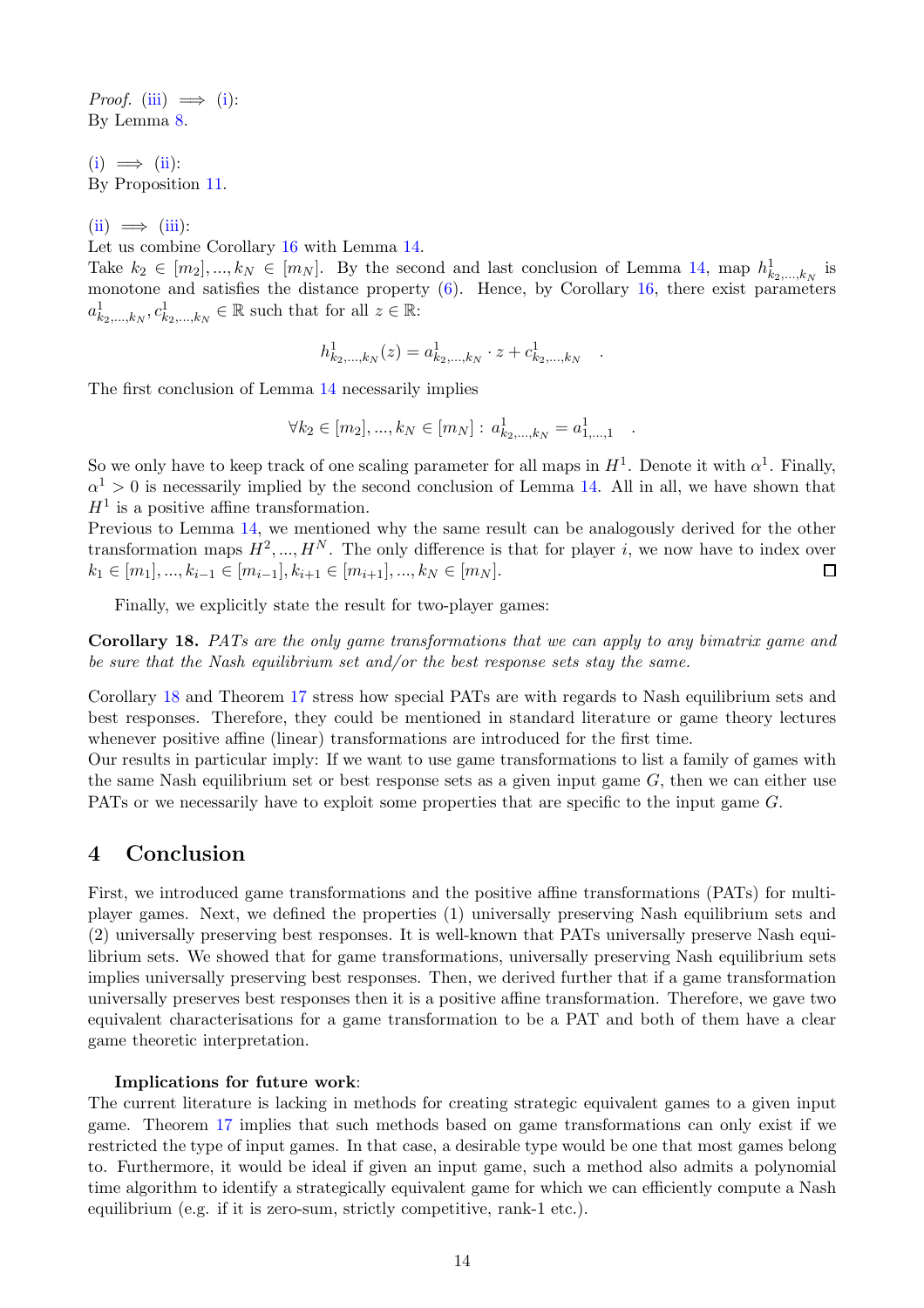# Acknowledgement

I sincerely thank Professor Sebastian van Strien for the valuable discussions and for his guidance throughout this project.

# <span id="page-14-1"></span>References

- [Adl13] Ilan Adler. "The equivalence of linear programs and zero-sum games". English. In: Interna-tional Journal of Game Theory 42.1 (2013), pp. 165–177. DOI: [10.1007/s00182-012-0328-8](https://doi.org/10.1007/s00182-012-0328-8).
- [ADP09] Ilan Adler, Constantinos Daskalakis, and Christos H. Papadimitriou. "A Note on Strictly Competitive Games". In: Internet and Network Economics. Ed. by Stefano Leonardi. Berlin, Heidelberg: Springer Berlin Heidelberg, 2009, pp. 471–474. isbn: 978-3-642-10841- 9.
- <span id="page-14-10"></span>[Ads+11] Bharat Adsul et al. "Rank-1 Bimatrix Games: A Homeomorphism and a Polynomial Time Algorithm". In: Proceedings of the Forty-Third Annual ACM Symposium on Theory of Computing. STOC '11. San Jose, California, USA: Association for Computing Machinery, 2011, pp. 195-204. ISBN: 9781450306911. DOI: [10.1145/1993636.1993664](https://doi.org/10.1145/1993636.1993664). URL: https ://doi.org/10.1145/1993636.1993664.
- <span id="page-14-11"></span>[Ads+21] Bharat Adsul et al. "Fast algorithms for rank-1 bimatrix games". In: Operations Research 69.2 (2021), pp. 613–631.
- <span id="page-14-7"></span>[Aum61] Robert J. Aumann. "Almost Strictly Competitive Games". In: Journal of The Society for Industrial and Applied Mathematics 9 (1961), pp. 544–550.
- <span id="page-14-6"></span>[BO98] Tamer Başar and Geert Jan Olsder. Dynamic Noncooperative Game Theory, 2nd Edition. Society for Industrial and Applied Mathematics, 1998. doi: [10.1137/1.9781611971132](https://doi.org/10.1137/1.9781611971132). url: <https://epubs.siam.org/doi/abs/10.1137/1.9781611971132>.
- <span id="page-14-3"></span>[CD05] X. Chen and X. Deng. "3-NASH is PPAD-Complete". In: Electron. Colloquium Comput. Complex. (2005).
- <span id="page-14-4"></span>[CD06] Xi Chen and Xiaotie Deng. "Settling the Complexity of Two-Player Nash Equilibrium". In: 2006 47th Annual IEEE Symposium on Foundations of Computer Science (FOCS'06) (2006), pp. 261–272.
- <span id="page-14-0"></span>[Dan51] George B Dantzig. "A proof of the equivalence of the programming problem and the game problem". In: Activity analysis of production and allocation 13 (1951), pp. 330–338.
- <span id="page-14-13"></span>[Dar75] Gaston Darboux. "Sur la composition des forces en statique". fr. In: Bulletin des Sciences Mathématiques et Astronomiques 9 (1875), pp. 281–288. URL: http://www.numdam.org /item/BSMA\_1875\_\_9\_\_281\_1/.
- <span id="page-14-2"></span>[DGP06] C. Daskalakis, P. Goldberg, and C. Papadimitriou. "The complexity of computing a Nash equilibrium". In: STOC '06. 2006.
- [Du08] Ye Du. "On the Complexity of Deciding Bimatrix Games Similarity". In: Theor. Comput. Sci. 407.1-3 (Nov. 2008), pp. 583-586. ISSN: 0304-3975. DOI: 10. 1016 / j. tcs .2008.07.021. [url](https://doi.org/10.1016/j.tcs.2008.07.021): <https://doi.org/10.1016/j.tcs.2008.07.021>.
- <span id="page-14-12"></span>[Ham05] Peter J Hammond. "Utility invariance in non-cooperative games". In: Advances in public economics: utility, choice and welfare. Springer, 2005, pp. 31–50.
- <span id="page-14-9"></span>[Hey19a] Joseph L Heyman. "A manifold of polynomial time solvable bimatrix games". In: arXiv preprint  $arXiv:1904.04251$  (2019).
- <span id="page-14-8"></span>[HG19] Joseph L Heyman and Abhishek Gupta. "On the computation of strategically equivalent rank-0 games". In: arXiv preprint arXiv:1904.00450 (2019).
- <span id="page-14-5"></span>[Hey19b] Joseph Lee Heyman. On the Computation of Strategically Equivalent Games. The Ohio State University, 2019.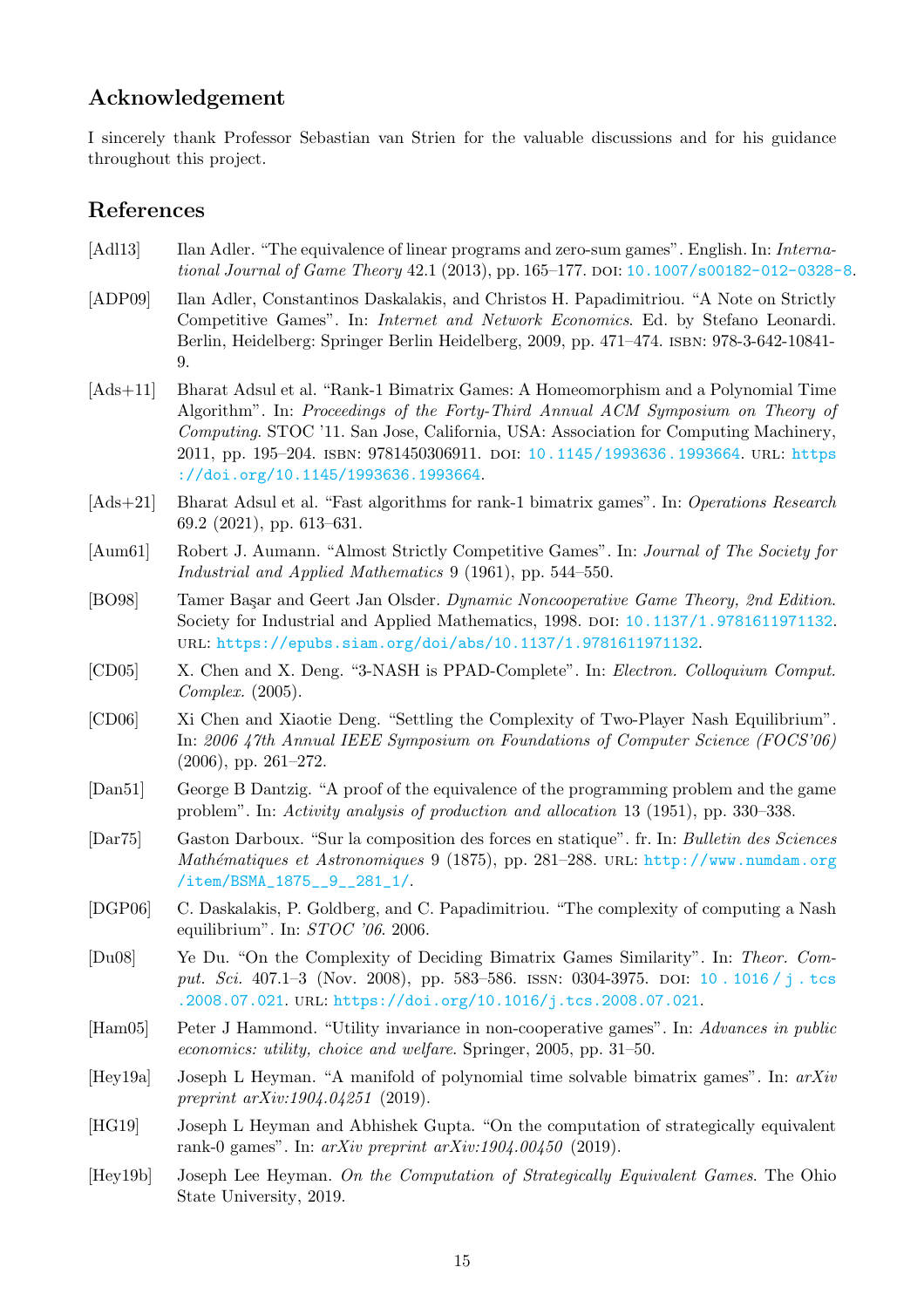- <span id="page-15-4"></span>[IM80] Karen Isaacson and C. Millham. "On a class of nash-solvable bimatrix games and some related nash subsets". In: Naval Research Logistics Quarterly 27 (1980), pp. 407–412.
- <span id="page-15-1"></span>[KS12] Spyros Kontogiannis and Paul Spirakis. "On mutual concavity and strategically-zero-sum bimatrix games". In: Theoretical Computer Science 432 (2012), pp. 64–76. issn: 0304- 3975. doi: [https://doi.org/10.1016/j.tcs.2012.01.016](https://doi.org/https://doi.org/10.1016/j.tcs.2012.01.016). url: https://www.scienc edirect.com/science/article/pii/S0304397512000527.
- <span id="page-15-11"></span>[MWG95] Andreu Mas-Colell, Michael Whinston, and Jerry Green. Microeconomic Theory. Oxford University Press, 1995. url: https : / / EconPapers . repec . org / RePEc : oxp : obooks :9780195102680[.](https://EconPapers.repec.org/RePEc:oxp:obooks:9780195102680)
- <span id="page-15-3"></span>[MSZ13] Michael Maschler, Eilon Solan, and Shmuel Zamir. Game Theory. Cambridge University Press, 2013. DOI: 10.1017/CB09780511794216.
- <span id="page-15-7"></span>[MU04] Stephen Morris and Takashi Ui. "Best response equivalence". In: Games and Economic Behavior 49.2 (2004), pp. 260–287. ISSN: 0899-8256. DOI: https://doi.org/10.1016/j .geb.2003.12.004. [url](https://doi.org/https://doi.org/10.1016/j.geb.2003.12.004): https://www.sciencedirect.com/science/article/pii /S0899825604000132.
- <span id="page-15-5"></span>[MV78] H. Moulin and J.P. Vial. "Strategically zero-sum games: The class of games whose completely mixed equilibria cannot be improved upon". In: International Journal of Game Theory 7 (1978), pp. 201–221. DOI: [https://doi.org/10.1007/BF01769190](https://doi.org/https://doi.org/10.1007/BF01769190).
- <span id="page-15-8"></span>[Nas50] John F. Nash. "Equilibrium points in n-person games". In: Proceedings of the National Academy of Sciences 36.1 (1950), pp. 48–49. ISSN: 0027-8424. DOI: [10.1073/pnas.36.1.48](https://doi.org/10.1073/pnas.36.1.48). url: <https://www.pnas.org/content/36/1/48>.
- <span id="page-15-2"></span>[Neu28] J. von Neumann. "Zur Theorie der Gesellschaftsspiele". In: Mathematische Annalen 100 (1928), pp. 295–320. url: <http://eudml.org/doc/159291>.
- [NMR44] John von Neumann, Oskar Morgenstern, and Ariel Rubinstein. Theory of Games and Economic Behavior (60th Anniversary Commemorative Edition). Princeton University Press, 1944. ISBN: 9780691130613. URL: <http://www.jstor.org/stable/j.ctt1r2gkx>.
- <span id="page-15-0"></span>[Pap01] Christos H. Papadimitriou. "Algorithms, Games, and the Internet". In: Automata, Languages and Programming. Ed. by Fernando Orejas, Paul G. Spirakis, and Jan van Leeuwen. Berlin, Heidelberg: Springer Berlin Heidelberg, 2001, pp. 1–3. isbn: 978-3-540-48224-6.
- <span id="page-15-10"></span>[Pro] ProofWiki. Monotone Additive Function is Linear. url: https://proofwiki.org/wiki /Monotone\_Additive\_Fun[ction\\_is\\_Linear#:~:text=L](https://proofwiki.org/wiki/Monotone_Additive_Function_is_Linear#:~:text=Let%5C%20f%5C%3AR%5C%E2%5C%86%5C%92R,f(x)%5C%3Dax)et%5C%20f%5C%3AR%5C%E2%5C %86%5C%92R,f(x)%5C%3Dax. (accessed: 10.09.2021).
- <span id="page-15-9"></span>[Ree17] Daniel Reem. "Remarks on the Cauchy functional equation and variations of it". In: Aequationes mathematicae 91 (2017), pp. 237–264.

## <span id="page-15-6"></span>A Utility Theory in Game Theory

To understand what Hammond addresses in [\[Ham05\]](#page-14-12) or how results from standard micro-economic literature (such as chapters 1,6 and 22 from [\[MWG95\]](#page-15-11)) relate to our results, we should revise some expected utility theory. The following introduction is taken from Mas-Colell et al. [\[MWG95](#page-15-11)].

A decision maker can choose from a space C of  $N$ -many outcomes (where  $N$  finite). The preferences of the decision maker on these outcomes are represented by a preference relation  $\succeq$  on C. The preference relation is assumed to satisfy the completeness and transitivity axioms

> $\forall c, d \in C$ :  $c \succ d$  or  $c \prec d$  (or both)  $\forall c, d, e \in C: c \succ d \text{ and } d \succ e \text{ implies } c \succ e.$

Now extend the choice space  $C$  to  $\mathcal L$  in which we allow for so-called lotteries over the outcomes. A lottery  $L = (p_1, ..., p_N) \in \mathcal{L}$  is a probability distribution over C. It indicates with which probability the decision maker chooses each outcome in C. Also extend the preference relation  $\succeq$  to the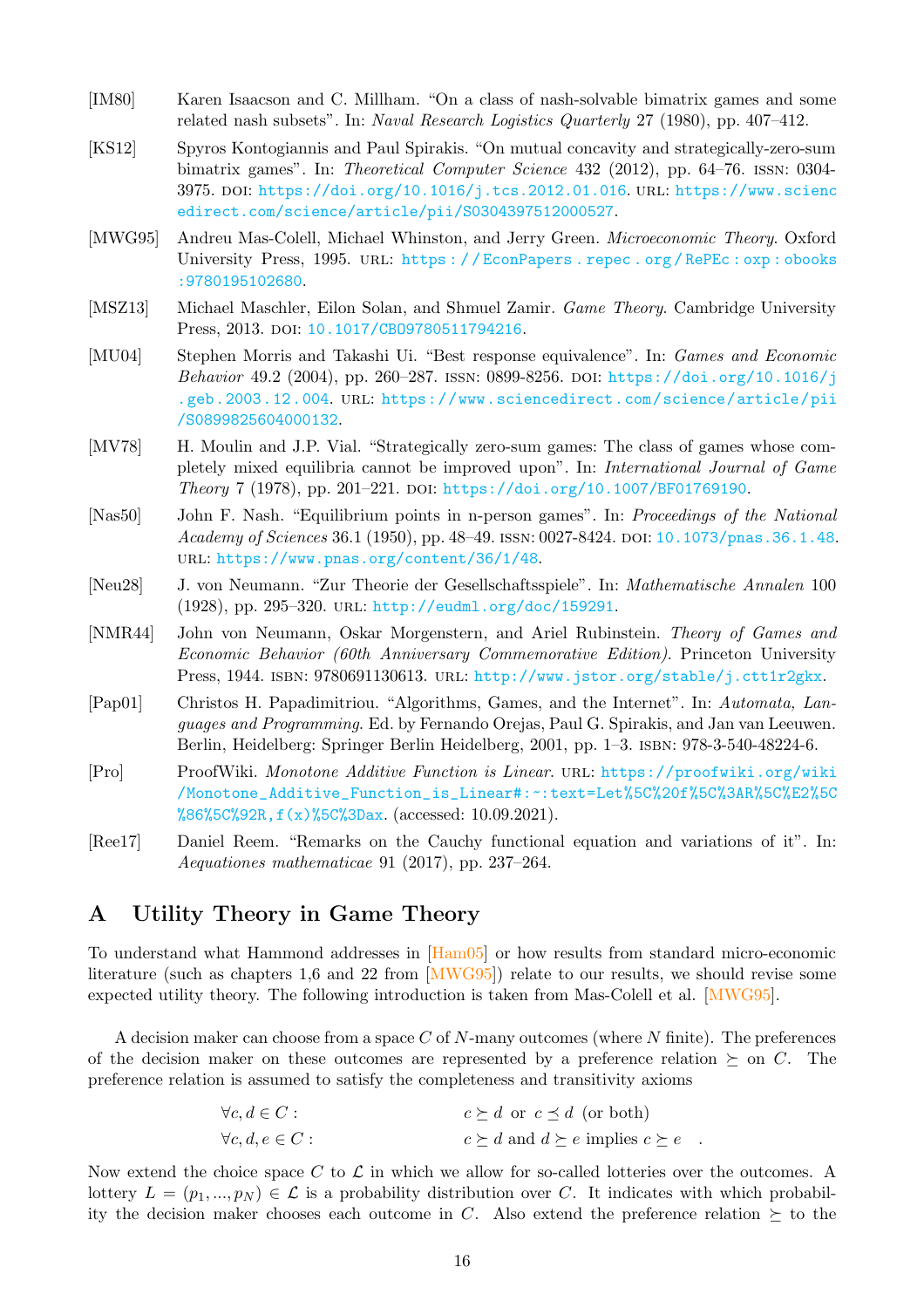space of lotteries  $\mathcal L$  in a way that satisfies a continuity and independence axiom (not relevant for the understanding of this section).

### Definition.

1. A von Neumann-Morgenstern (NM) expected utility function is a map  $U : \mathcal{L} \longrightarrow \mathbb{R}$  that is determined by its values  $U(e_i)$  on the outcomes  $e_i \in C, i \in [N]$ , and by

$$
\forall L = (p_1, ..., p_N) : U(L) = \sum_{i=1}^{N} p_i \cdot U(e_i) .
$$

2. Take a preference relation  $\succeq$  on  $\mathcal L$  that satisfies the four axioms. We say that  $\succeq$  is represented by a NM expected utility function U if

$$
\forall L, L' \in \mathcal{L} : L \succeq L' \iff U(L) \ge U(L') .
$$

Then U translates the preference relation  $\succeq$  into comparisons of numerical values.

Let U be a NM expected utility function. Then U defines a preference relation  $\succeq$  on  $\mathcal L$  by

 $\forall L, L' \in \mathcal{L} : L \succeq L' : \iff U(L) \geq U(L')$ .

In that case, preference relation  $\succ$  satisfies the four axioms and is represented by U.

On the other hand, we have

**Theorem** (Expected Utility Theorem). Let preference relation  $\succeq$  satisfy the four axioms on  $\mathcal{L}$ . Then  $\epsilon$  can be represented by a NM expected utility function U. Moreover, the representing U is unique up to a positive affine transformation, that is, if  $U$  and  $U'$  are NM expected utility functions representing  $\succeq$ , then there exist  $a, c \in \mathbb{R}$  such that for all  $L \in \mathcal{L}$  we have  $U'(L) = a \cdot U(L) + c$ .

Proof. See Proposition 6.B.2 and 6.B.3 from Mas-Colell et al. [\[MWG95](#page-15-11)].

 $\Box$ 

Hence, the translation from a preference relation to comparing numerical values is only unique up to PATs.

### How this relates to game theory and our work:

Take a game  $G = (N, \{S^i\}_{i \in [N]}, \{u_i\}_{i \in [N]})$ . Then, player i can choose a strategy from the mixed strategy space  $\Delta(S^i)$ . Each element in  $\Delta(S^i)$  can be viewed as a lottery on the choice set  $C := S^i$ . Moreover, their utility gain from strategy profile  $s \in \mathbb{R}$  $\underset{i=1}{\overset{N}{\times}}$  $\Delta(S^i)$  is

$$
u_i(s^i, s^{-i}) = \sum_{k_i=1}^{m_i} s^i_{k_i} \cdot u_i(e_{k_i}, s^{-i}) .
$$

Therefore,  $u_i(\cdot, s^{-i})$  has the form of a NM expected utility function. As mentioned before, any NM expected utility function defines a preference relation on the space of lotteries  $\mathcal{L} = \Delta(S^i)$  that also satisfies the four axioms.

Section 6 of Hammond [\[Ham05](#page-14-12)] studied games which are not specified by numerical payoff functions  $u_i: S^1 \times \ldots \times S^N \longrightarrow \mathbb{R}$  for each player but which are specified by preference relations

$$
\left\{\ \succeq_{i,s^{-i}}\ \right\}_{i\in [N], s^{-i}\in \times_{j\neq i}\Delta(S^j)}
$$

,

one for each player i and for each opponents strategy  $s^{-i}$ . This is why in Section 6.1, he allows for any numerical representation of the preference relations. By the Expected Utility Theorem, these numerical representations are unique up to PATs. He then proceeds to give definitions for already known classes of games and already known solution concepts, but in this language of preference relations.